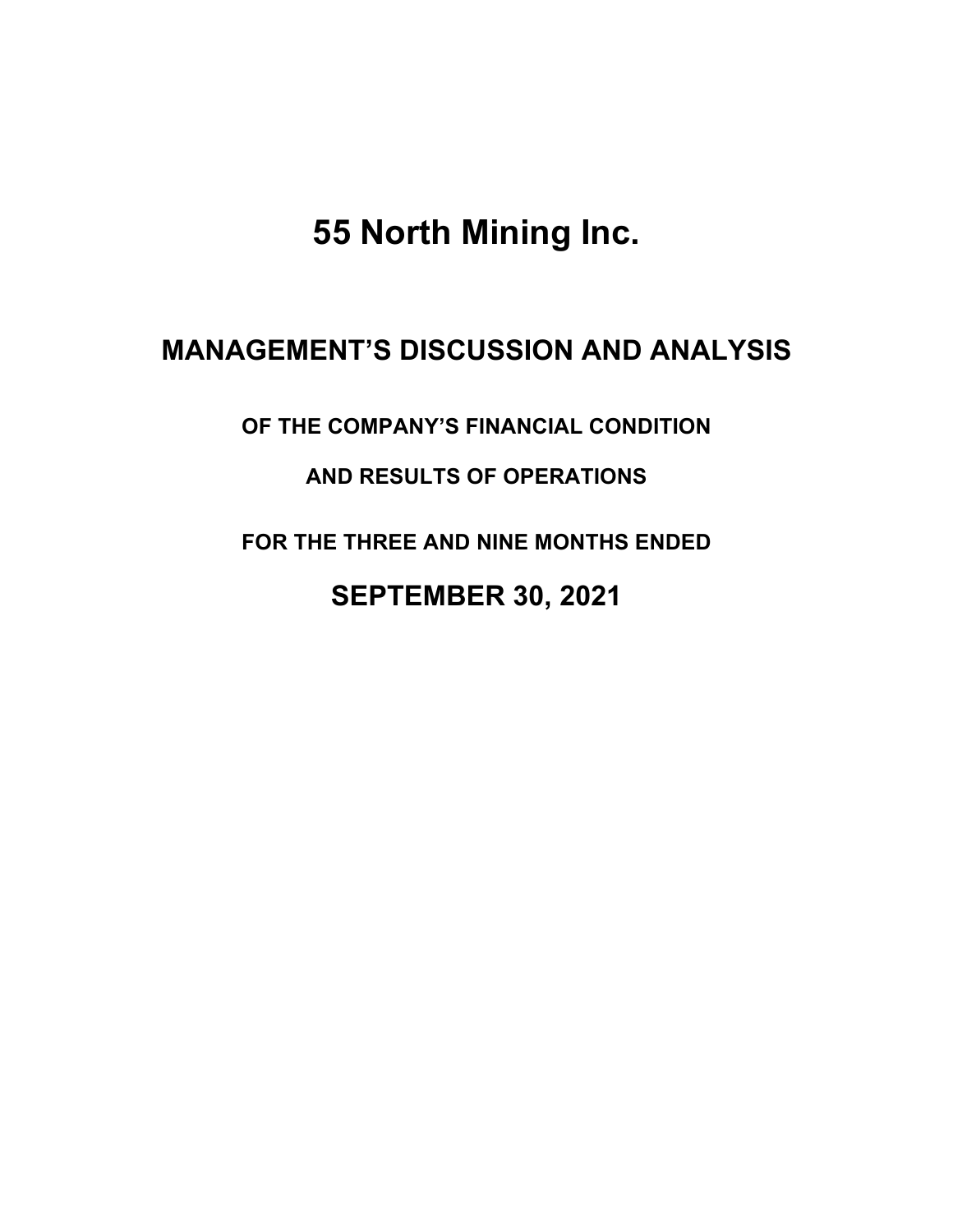The following management discussion and analysis of the financial condition and results of operations of 55 North Mining Inc. (the "Company") is prepared and reported as at September 30, 2021 and should be read in conjunction with the Company's unaudited financial statements and notes thereto for the three and nine months ended September 30, 2021 as well as the Company's audited financial statements and notes thereto for the year ending December 31, 2020.

The information provided herein is given as of November 23, 2021, unless otherwise indicated.

# **FORWARD LOOKING STATEMENT**

This management discussion and analysis contains "forward-looking statements" which reflect management's expectations regarding the Company's future growth, results of operations, performance and business prospects and opportunities. Such forward-looking statements may include, but are not limited to, statements with respect to the future financial or operating performance of the Company and its projects, the future price of gold or other metal prices, capital, operating and exploration expenditures, costs and timing of the development of new deposits, costs and timing of future exploration, requirements for additional capital, government regulation of mining operations, environmental risks, reclamation expenses, title disputes or claims, limitations of insurance coverage and the timing and possible outcome of regulatory matters. Often, but not always, forward-looking statements can be identified by the use of words such as "plans", "expects", "is expected", "budget", "scheduled", "estimates", "forecasts", "intends", "anticipates", or "believes" or variations (including negative variations" of such words and phrases, or statements that certain actions, events or results "may", "could", "would", "might" or "will" be taken, occur or be achieved. Forward-looking statements involve known and unknown risks, uncertainties, assumptions and other factors that may cause the actual results, performance or achievements of the Company to be materially different from any future results, performance or achievements expressed or implied by the forward-looking statements. Such factors include, among others: general business, economic, competitive, political and social uncertainties; the actual results of current exploration activities; conclusions of economic evaluations; fluctuations in currency exchange rates; changes in project parameters as plans continue to be refined; changes in labour costs; future prices of gold or other metal prices; possible variations of mineral grade; accidents, hazards, cave-ins, pit-wall failures, flooding, rock bursts and other acts of God or unfavourable operating conditions and losses, insurrection or war; delays in obtaining governmental approvals or financing or in the completion of development or construction activities; and actual results of reclamation activities. Although the Company has attempted to identify important factors that could cause actual actions, events or results to differ materially from those described in forward-looking statements, there may be other factors that cause actions, events or results to differ from those anticipated, estimated or intended. Forward-looking statements contained herein are made as of the date of this management discussion and analysis and the Company disclaims any obligation to update any forward-looking statements, whether as a result of new information, future events or results or otherwise. There can be no assurance that forward-looking statements will prove to be accurate, as actual results and future events could differ materially from those anticipated in such statements. Accordingly, readers should not place undue reliance on forward-looking statements.

# **BUSINESS ENVIRONMENT and OUTLOOK**

Beginning in the first quarter of 2020, the outbreak of the novel strain of coronavirus ("COVID-19") resulted in governments enacting emergency measures to combat the spread of the virus. These measures, which include the implementation of travel bans, self-imposed quarantine periods and social distancing, have caused an economic slowdown and material disruption to business. Management has experienced a slow-down in the ability to transact business as a result of the self-isolating measures. Government has reacted with interventions intended to stabilize economic conditions. The duration and impact of the COVID-19 outbreak is unknown at this time. It is not possible to reliably estimate the length and severity of these developments and the impact on the financial performance and financial position of the Company in future periods.

Due to recent weak capital markets for junior mineral exploration companies, Management with the support of the Board of Directors reduced operations to conserve capital. This involved the curtailment of exploration activities and the reduction of administrative overheads to an absolute minimum until such time that the capital markets are more supportive of junior exploration projects. The Company was able to secure needed capital in the fourth quarter of 2020 and second quarter of 2021 due to improved market conditions and interest in the Company's project. This allowed for the start of new exploration activities in Manitoba.

The Company will need to secure additional financing to cover ongoing exploration expenditures and future working capital requirements. The ability of the Company to raise additional needed capital is never assured and comes with significant risk, thus jeopardizing the Company's ability to continue as a going-concern.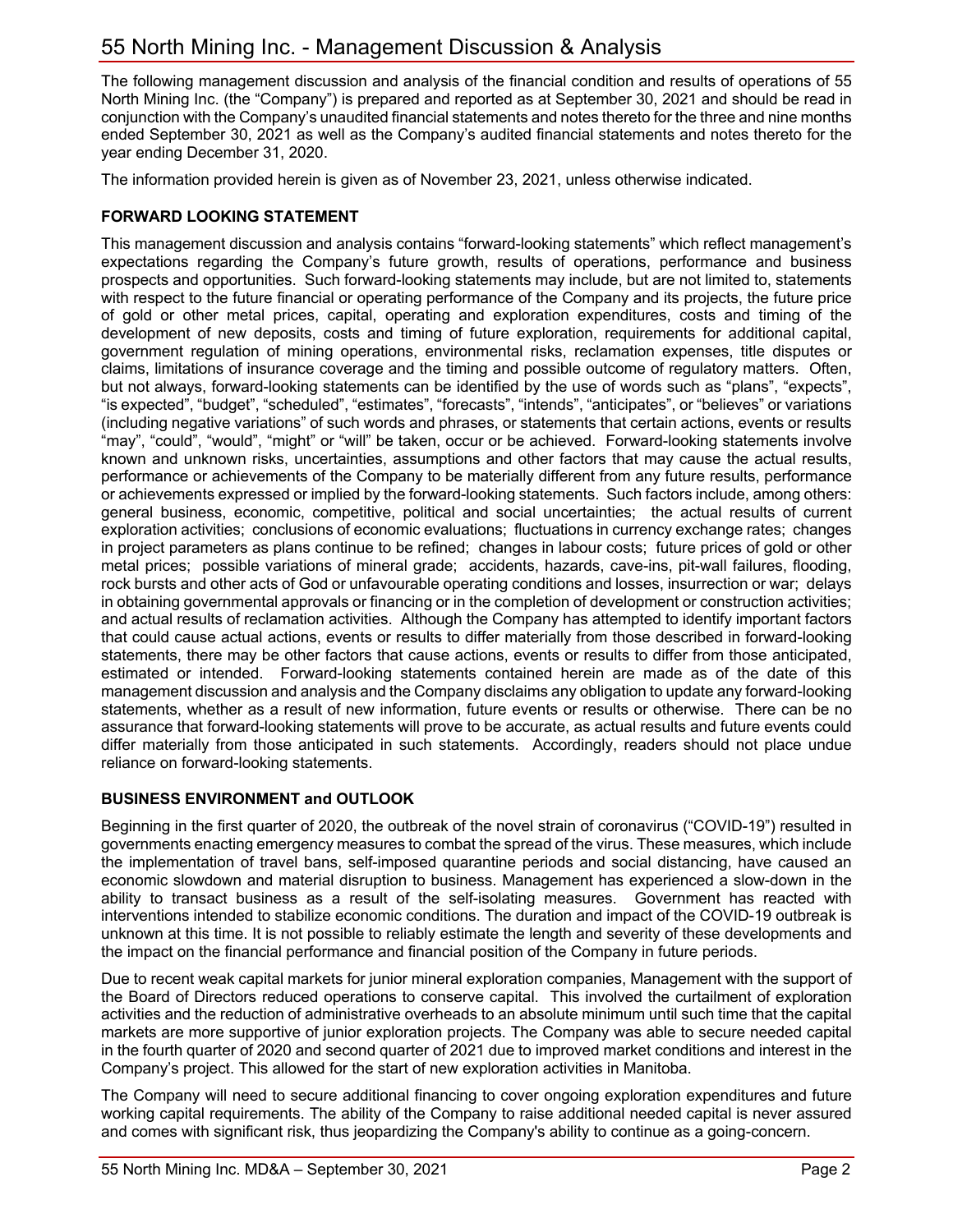Management believes that going forward, subject to economic conditions, finances and the availability of equity financing, the longer-term prospects for the Company should remain positive. It is the intention of the Company to continue exploration activities on its mineral properties going forward. When opportunities present themselves, the Company will seriously evaluate the acquisition of additional mineral properties.

# **OVERVIEW OF THE BUSINESS**

55 North Mining Inc., a company incorporated under the Canada Business Corporation Act, and its wholly-owned subsidiary (collectively "**55 North**" or the "**Company**") are engaged in the acquisition, exploration, development and extraction of natural resources, specifically precious metals. The Company's corporate head office is located at 401 Bay Street, Suite 2702, Toronto ON M5H 2Y4. The registered office of the Company is MLT Aikins LLP, 30th Floor, 360 Main Street, Winnipeg, MB R3C 4G1. The Company is a reporting issuer, as defined in corporate law, and its shares are not currently listed for trading on any stock exchange.

On September 2, 2020, 2552883 Ontario Inc. ("**Ontario Inc**.") and 55 North completed a reverse takeover ("RTO") transaction pursuant to which 55 North acquired all the issued and outstanding shares of Ontario Inc.. Ontario Inc. then amalgamated with a wholly-owned subsidiary of 55 North and continued as one company, 55 North Mining Operations Inc. Upon completion of the reverse takeover transaction, the shareholders of Ontario Inc. obtained control of the consolidated entity. As a result, 70,493,217 Post-Consolidation Shares were issued to Ontario Inc. shareholders, giving them control of approximately 89.99 % of the issued and outstanding share capital of the merged entity as at the effective date of the amalgamation. Under the purchase method of accounting, Ontario Inc. was identified as the acquirer, and accordingly the entity is considered to be a continuation of Ontario Inc. with the net assets of the Company at the date of the reverse takeover transaction deemed to have been acquired by Ontario Inc. The audited consolidated financial statements for the year ended December 31, 2020 include the results of operations of 55 North from January 1, 2020 to September 2, 2020, the date of the reverse takeover transaction. The comparative figures are those of Ontario Inc.

Ontario Inc. was originally set up as a means to access funds needed by 55 North which was unable to raise equity as a result of being cease-traded by various Canadian securities commissions. The intention was to eventually merge the two companies. This was achieved in September 2020.

Prior to completing the RTO, the Company completed the sale of the Edelson property and received, in addition to cash, 100,000,000 common shares of European Cobalt (now operating as Aston Minerals Ltd.). The net proceeds from the sale of these shares were agreed to be distributed to the 55 North shareholders of record on July 11, 2020. The value of the Aston Minerals Ltd. shares at December 31, 2020 was \$3,934,000 and the dividend payable was \$3,838,994, with the \$95,006 difference representing the value of the dividend attributable to the 55 North shares owned by 55 North Operations that are currently presented as held in treasury. Any fair value adjustment in the dividend payable is adjusted through the consolidated statement of changes in equity as a dividend in the period.

On September 5, 2017, the Company signed an option agreement with Peter Dunlop to option the Last Hope Project near Lynn Lake, Manitoba. On signing, the Company paid \$65,000 and issued 1,500,000 common shares.

The Company committed to incur an aggregate of at least \$250,000 per year for the four years following the execution of this agreement to an aggregate of \$1,000,000 and make additional option payments as follows:

- September 5, 2018: \$65,000 and an additional 1,500,000 common shares;
- September 5, 2019: \$65,000;
- September 5, 2020: \$65,000; and
- September 5, 2021: \$3,000,000.

On November 4, 2019, an amendment was signed whereby the September 5, 2021 payment was changed to \$100,000 and the \$3,000,000 payment deferred to September 5, 2022.

The Last Hope Project bears a 2% net smelter returns royalty.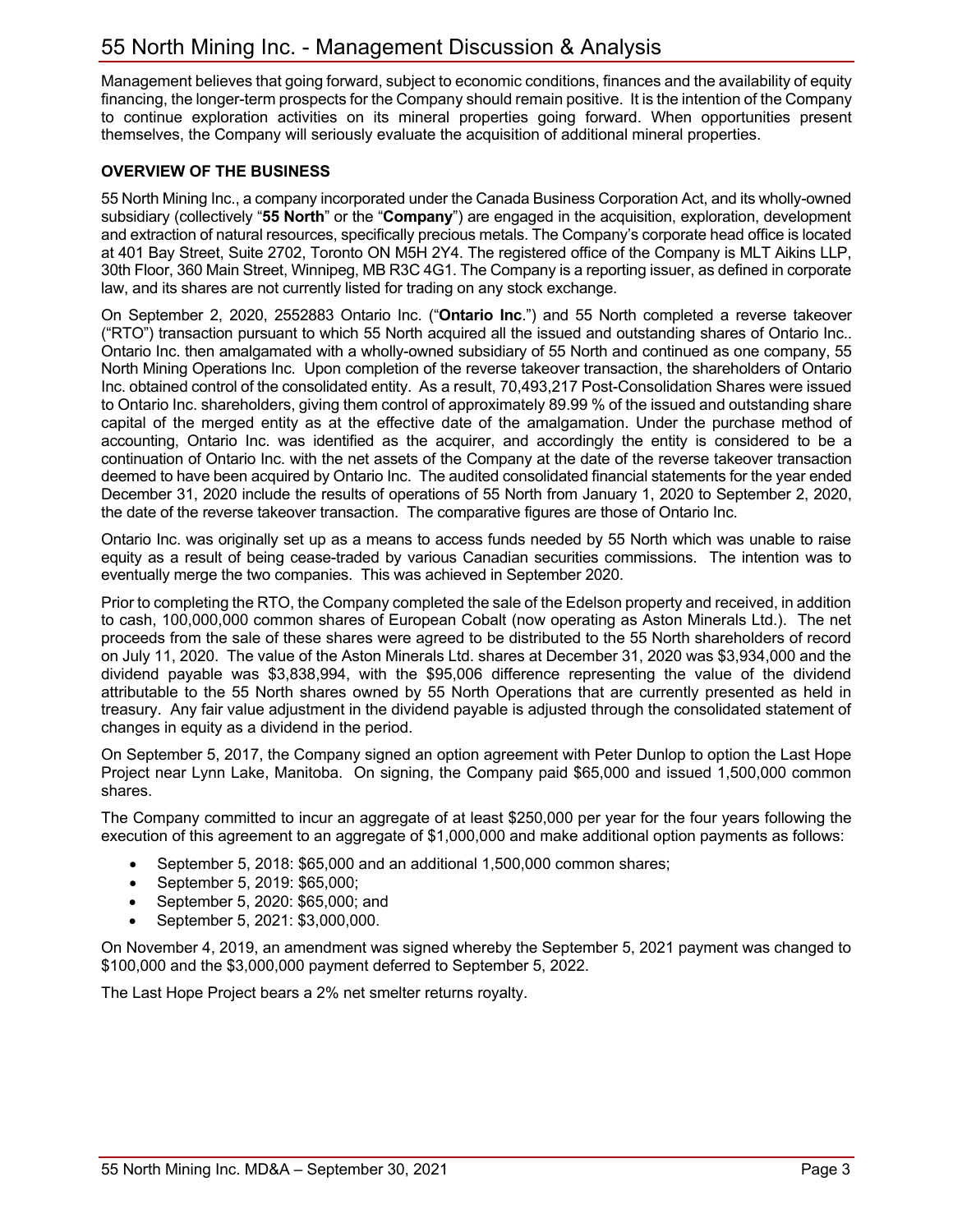# **MINERAL RESOURCES and MINERAL RESERVES**

### **The Last Hope Gold Project**

### **Property Location and Details**

The Last Hope Property is located approximately 23 km south-east of the town of Lynn Lake in northern Manitoba, Canada. The Property is approximately centered at latitude 387,000 E and longitude 6,283,000 N and is located approximately 810 km northwest of Manitoba's capital and largest city, Winnipeg.

The Last Hope Property consists of 15 non surveyed claims subject to provisions of the option agreement as detailed below and covers an area of 3,513 ha as per the following figure and table entitled Last Hope Property Option Claims. In addition, in January 2021 55 North staked an additional 14 non surveyed claims that cover an area of 2707 ha. These claims are not subject to the option agreement and are detailed in table entitled Last Hope Property Non-Option Claims. All Claims are crown grants and include surface access. All claims have been located by physical staking as per The Mines and Minerals Act of Manitoba.

| <b>LAST HOPE PROPERTY OPTION CLAIMS</b> |               |                  |                  |                |                |                                              |
|-----------------------------------------|---------------|------------------|------------------|----------------|----------------|----------------------------------------------|
| <b>Name</b>                             | <b>Number</b> | <b>Type</b>      | Area (ha)        | <b>Granted</b> | <b>Expires</b> | <b>Annual</b><br><b>Amount</b><br><b>Due</b> |
| Last Hope 14                            | <b>P9479E</b> | Claim            | 195              | 28/06/1988     | 27/08/2024     | \$4,875                                      |
| Last Hope 1                             | P8881E        | Claim            | 256              | 27/01/1986     | 28/03/2029     | \$6,400                                      |
| Last Hope 4                             | W45575        | Claim            | 256              | 19/07/1982     | 17/09/2024     | \$6,400                                      |
| Last Hope 2                             | P8880E        | Claim            | 256              | 27/01/1986     | 28/03/2026     | \$6,400                                      |
| Last Hope 10                            | P6994E        | Claim            | 256              | 21/12/1987     | 19/02/2025     | \$6,400                                      |
| Last Hope 8                             | W45579        | Claim            | 256              | 16/07/1982     | 09/14/2024     | \$6,400                                      |
| Last Hope 5                             | W45576        | Claim            | 256              | 16/07/1982     | 14/09/2024     | \$6,400                                      |
|                                         | CB9043        | Claim            | 259              | 13/03/1978     | 12/05/2040     | \$6,475                                      |
| Last Hope 12                            | <b>P9477E</b> | Claim            | 256              | 28/06/1988     | 27/08/2024     | \$6,400                                      |
| Last Hope 11                            | <b>P9478E</b> | Claim            | 256              | 28/06/1988     | 27/08/2024     | \$6,400                                      |
| Last Hope 6                             | W45577        | Claim            | 256              | 16/07/1982     | 14/09/2030     | \$6,400                                      |
| Last Hope 9                             | W45580        | Claim            | $\overline{112}$ | 16/07/1982     | 14/09/2024     | \$2,800                                      |
| Last Hope 13                            | <b>P9476E</b> | Claim            | $\overline{131}$ | 28/06/1988     | 27/08/2024     | \$3,275                                      |
| Last Hope 3                             | P8879E        | Claim            | 256              | 27/01/1986     | 28/03/2026     | \$6,400                                      |
| Last Hope 7                             | W45578        | Claim            | 256              | 16/07/1982     | 14/09/2030     | \$6,400                                      |
|                                         |               |                  |                  |                |                |                                              |
| <b>Total</b>                            |               | <b>15 Claims</b> | 3,513            |                |                | \$87,825                                     |

The Company has an option to earn a 100% interest in the claims comprising the property held by Peter C. Dunlop. The option was signed on September 5, 2017 and amended on November 4, 2019. In order to acquire 100% interest in the Last Hope Property, the Company agreed to the following schedule: It paid Mr. Dunlop \$65,000 and 1.5 million shares upon the Execution Date of the Option Agreement (Sept. 5, 2017) and on the first anniversary of the Execution Date (September 5, 2018). A further \$65,000 was paid on the second (September 5, 2019) and third anniversary (September 5, 2020) of the Execution Date, and \$100,000 will be paid on the fourth anniversary (September 5, 2021). \$3,000,000 must be paid on the fifth anniversary of the Execution Date (September 5, 2022). The Company agreed to incur exploration expenditures of \$250,000 per year in the four years following the Execution Date, to an aggregate of \$1,000,000, with exploration expenditures in any year exceeding \$250,000 to be applied to the following years. The Company is up to date on all option payments, and has satisfied fully the exploration expense requirements, i.e. the full \$1,000,000 has already been spent.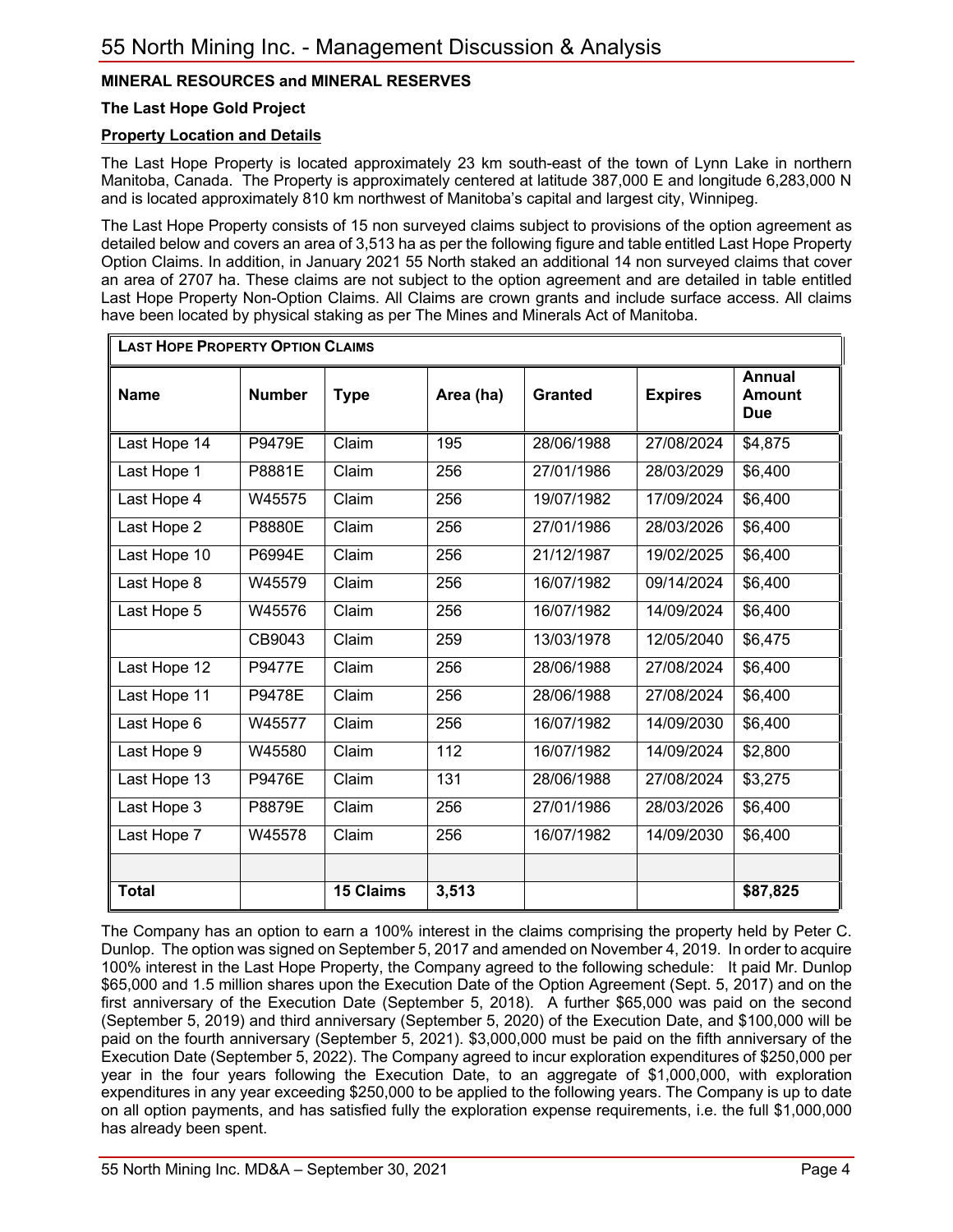The option to acquire a 100% interest in the property is subject to a 2% royalty. The Company has the right, any time prior to the commencement of commercial production, to acquire up to half (1%) of the net smelter return royalty upon payment of \$500,000 for each 0.5% of the royalty purchased.

There is no known environmental liability existing on the Last Hope property.

#### **Last Hope Property Non-Option Claims**

| <b>Name</b>   | <b>Number</b> | <b>Type</b>      | <b>Issue Date</b> | <b>Granted</b> | <b>Expires</b> | Area<br>(ha) | Annual<br><b>Amount</b><br><b>Due</b><br>(Annual<br>payments<br>commence<br>in 2023) |
|---------------|---------------|------------------|-------------------|----------------|----------------|--------------|--------------------------------------------------------------------------------------|
| <b>BRUCE1</b> | MB12840       | Claim            | 2020-11-27        | 2022-11-27     | 2023-01-26     | 256          | \$3,200                                                                              |
| <b>BRUCE2</b> | MB12841       | Claim            | 2020-11-27        | 2022-11-27     | 2023-01-26     | 110          | \$1,375                                                                              |
| <b>BRUCE3</b> | MB12842       | Claim            | 2020-11-27        | 2022-11-27     | 2023-01-26     | 107          | \$1,338                                                                              |
| <b>BRUCE4</b> | MB12843       | Claim            | 2020-11-27        | 2022-11-27     | 2023-01-26     | 252          | \$3,150                                                                              |
| <b>BRUCE5</b> | MB12844       | Claim            | 2020-11-27        | 2022-11-27     | 2023-01-26     | 248          | \$3,100                                                                              |
| <b>BRUCE6</b> | MB12845       | Claim            | 2020-11-27        | 2022-11-27     | 2023-01-26     | 142          | \$1,775                                                                              |
| <b>BRUCE7</b> | MB12846       | Claim            | 2020-11-27        | 2022-11-27     | 2023-01-26     | 185          | \$2,313                                                                              |
| <b>BRUCE8</b> | MB12847       | Claim            | 2020-11-27        | 2022-11-27     | 2023-01-26     | 192          | \$2,400                                                                              |
| <b>BRUCE9</b> | MB12848       | Claim            | 2020-11-27        | 2022-11-27     | 2023-01-26     | 192          | \$2,400                                                                              |
| BRUCE10       | MB12849       | Claim            | 2020-11-27        | 2022-11-27     | 2023-01-26     | 212          | \$2,650                                                                              |
| BRUCE11       | MB12555       | Claim            | 2020-11-27        | 2022-11-27     | 2023-01-26     | 212          | \$2,650                                                                              |
| BRUCE12       | MB12576       | Claim            | 2020-11-27        | 2022-11-27     | 2023-01-26     | 226          | \$2,825                                                                              |
| BRUCE13       | MB13273       | Claim            | 2020-11-27        | 2022-11-27     | 2023-01-26     | 248          | \$3,100                                                                              |
| BRUCE14       | MB13298       | Claim            | 2020-11-27        | 2022-11-27     | 2023-01-26     | 125          | \$1,563                                                                              |
| <b>Total</b>  |               | <b>14 Claims</b> |                   |                |                | 2707         | \$33,838                                                                             |
|               |               |                  |                   |                |                |              |                                                                                      |

#### **Property Infrastructure**

The Last Hope Property is located approximately 23 km southeast of the mining town of Lynn Lake and is accessed by an all-weather gravel road, the Burnt Timber Mine road, to the mine site and subsequently an 8 km winter road from the Burnt Timber mine to the Property. Highways 6 and 391 connect Lynn Lake to Winnipeg and the Trans Canada Highway. Lynn Lake is also connected by railway which extends south to the Pas, Manitoba, and from there, to the rest of Canada. Lynn Lake Airport (YYL) has a 5,000 ft. paved runway that can land commercial jet aircraft.

Lynn Lake (population of 800) has a hospital, hotel and general store, and was founded to service Sherritt Gordon's nickel discovery in 1950.

Historically, drilling has been conducted year-round with warm weather drilling assisted by helicopter.

Water is abundant in nearby lakes and rivers. Hydroelectric power is available in the town of Lynn Lake. Manitoba has a long history of mining with world class mining centres in Flin Flon and Thompson Manitoba.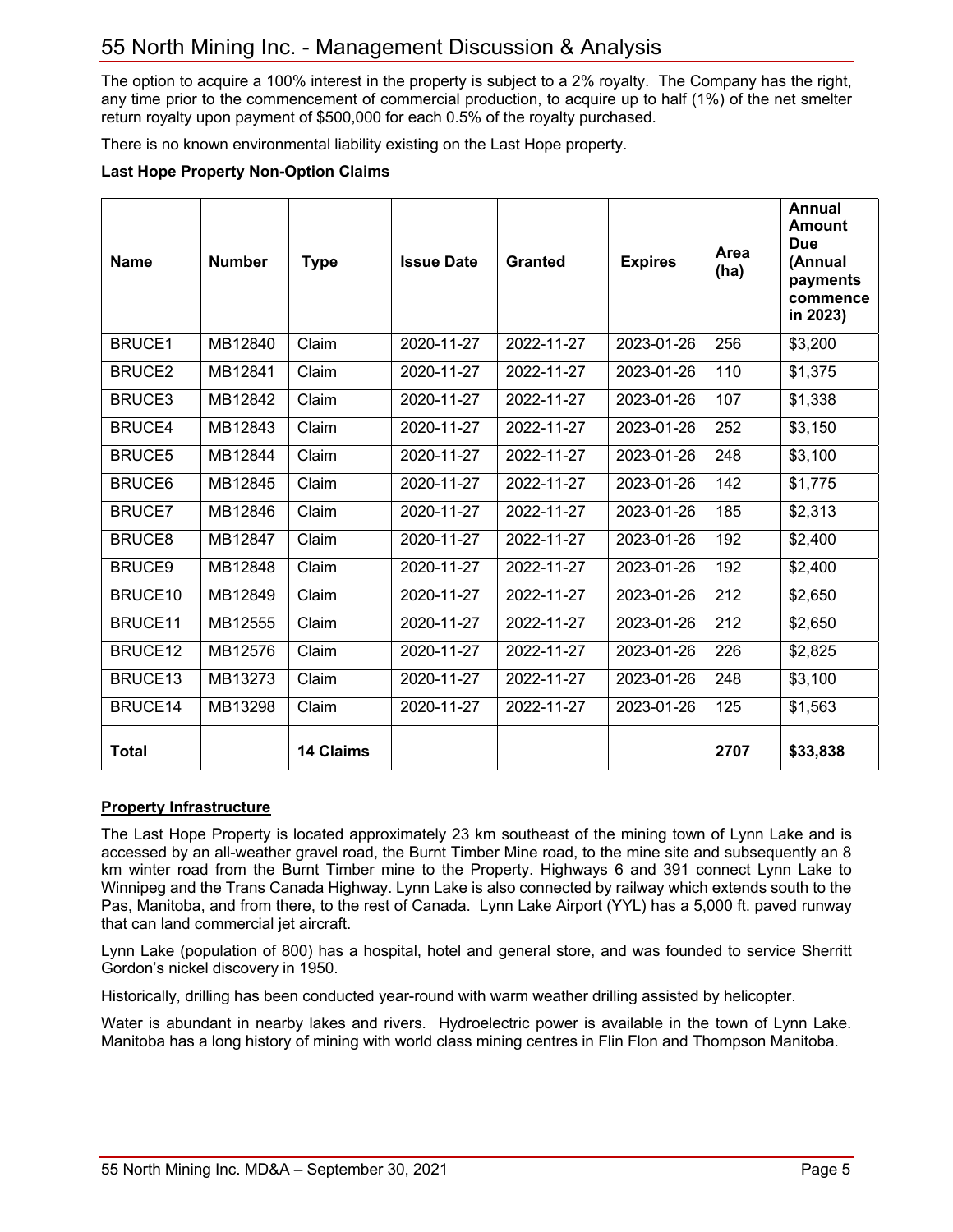# **History**

Gold was first discovered at Last Hope in 1937. The following table outlines historical work done on the property:

| <b>HISTORICAL EXPLORATION ON THE LAST HOPE PROPERTY</b> |                           |                                                                                                                                                                                                                                                                                                                |  |  |
|---------------------------------------------------------|---------------------------|----------------------------------------------------------------------------------------------------------------------------------------------------------------------------------------------------------------------------------------------------------------------------------------------------------------|--|--|
| Year                                                    | Company                   | <b>Exploration</b>                                                                                                                                                                                                                                                                                             |  |  |
| 1937                                                    | R. Madole                 | Last Hope area staked.                                                                                                                                                                                                                                                                                         |  |  |
| 1939                                                    | Sheritt Gordon Mines Ltd. | 59 hole drill program totaling 3,129 m.                                                                                                                                                                                                                                                                        |  |  |
| 1978                                                    | W.B Dunlop Limited NPL    | Last Hope area re-staked.                                                                                                                                                                                                                                                                                      |  |  |
| 1986                                                    | Balcor Resources Corp.    | Calculated a historic mineral resource on the property that predates<br>NI 43-101. Identified two shallow plunging ore shoots within a<br>steep, tabular quartz vein averaging 1.5 m in width.                                                                                                                 |  |  |
| 2012                                                    | Carlisle Goldfields       | 27 hole DD program totaling 2012. Based on this, and 204 historic<br>drill holes, a NI 43-101 compliant resource estimate was prepared<br>in September 2017 (at a 2.0 g/t cut-off: Indicated: 201,000 tonnes<br>@ 5.75 g/t for 37,000 troy ozs, Inferred: 1,067,000 tonnes @ 5.29<br>g/t for 182,000 troy ozs. |  |  |
| 2017-2020                                               | 2552883 Ontario Inc.      | 68 line km of IP survey                                                                                                                                                                                                                                                                                        |  |  |

In August 2020, the shareholders of 55 North and 2552883 Ontario Inc. voted to amalgamate under the name of 55 North, whereby 55 North effectively acquired the Last Hope Gold project.

| Hole-ID      | From (M) | To (M) | Length (M) | Au g/t |
|--------------|----------|--------|------------|--------|
| 87-DDH-105   | 120.67   | 122.41 | 1.74       | 79.44  |
| SG-03        | 25.79    | 27.55  | 1.76       | 55.59  |
| 87-DDH-094   | 91.17    | 93.42  | 2.25       | 38.54  |
| <b>SG-01</b> | 26.43    | 29.75  | 3.32       | 26.66  |
| SG-26        | 49.99    | 53.74  | 3.75       | 23.63  |
| 87-DDH-068   | 50.87    | 55.75  | 4.88       | 22.65  |
| 87-DDH-140   | 231.19   | 234.3  | 3.11       | 19.49  |
| 87-DDH-067   | 24.93    | 26.85  | 1.92       | 17.33  |
| <b>SG-27</b> | 24.81    | 27.61  | 2.80       | 15.93  |
| 88-DDH-189   | 268.93   | 276.15 | 7.22       | 14.76  |

Selected drill results from historic drilling are presented below:

# **Regional Geology**

The Last Hope Property is located within the Churchill Structural Province of the Canadian Shield, lying within the southern portion of the Lynn Lake Greenstone Belt (see figures below). It consists of tholeiitic to calcalkaline mafic volcanic and volcaniclastic rocks with minor rhyolite and dacite (Jones, et. al. 2005).

The Lynn Lake Greenstone Belt, comprised of the North and older South Belts, is part of a larger litho-structural unit which extends in a north-easterly direction from the La Ronge Greenstone Belt in Saskatchewan. The rocks in the South Belt consist of lens-shaped volcanic and sedimentary units which have been interpreted as representing overlapping edifices with flanking aprons of volcaniclastic rocks (Gilbert et al. 1980). This linear feature has been termed the 'Johnson Trend'. The former Burnt Timber open pit deposit (Au) is contained within this trend.

Structurally, the most significant feature in the South Belt is the east-west trending Johnson Shear Zone ("JSZ"), a wide zone of intense brittle-ductile deformation, characterized by faulting, shearing, mylonization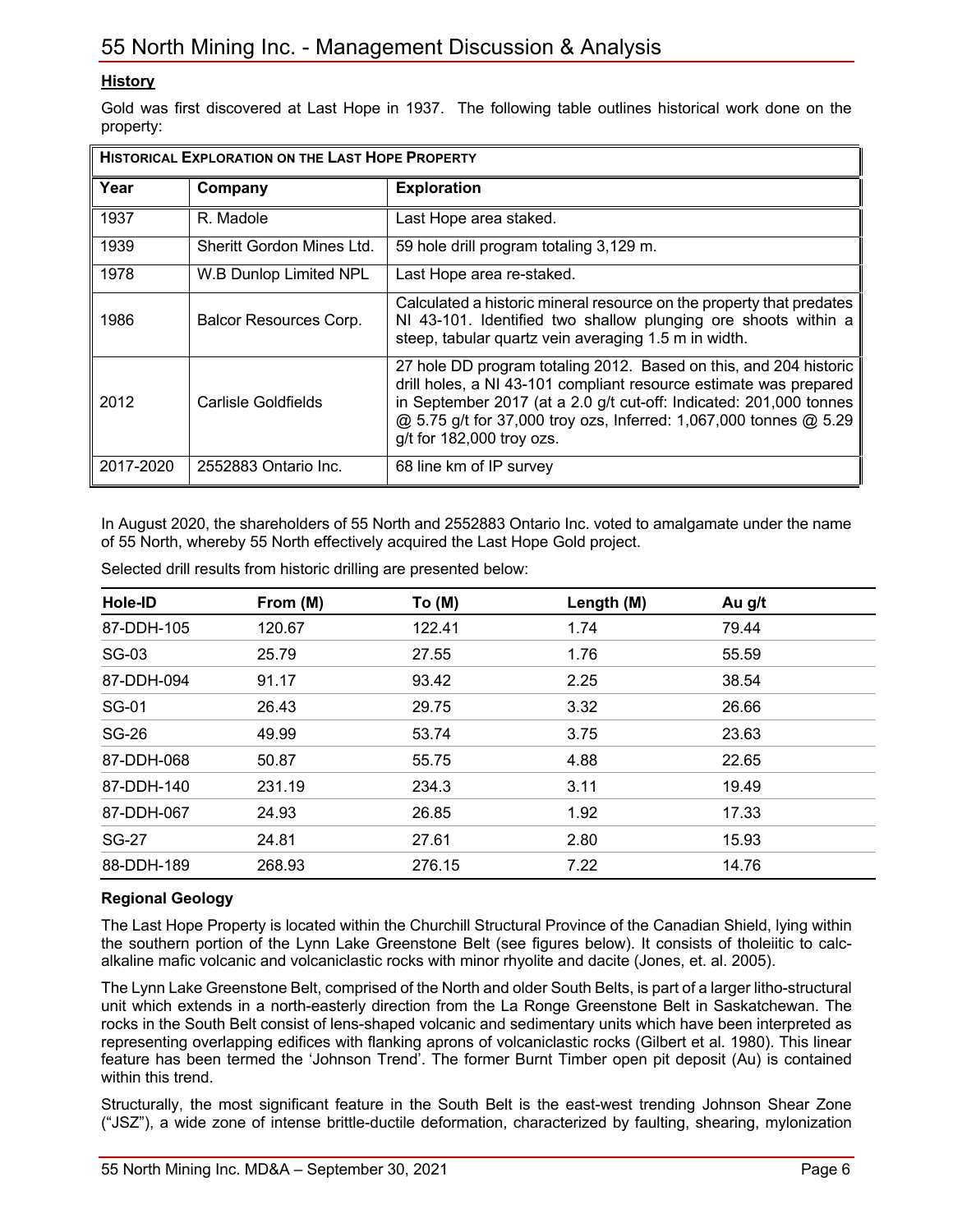and associated silica and carbonate alteration and sporadic gold mineralization. The JSZ is host to at least 26 gold prospects and showings over a 44 km strike length.

The North Belt is a north-facing homocline and consists of rhyolite, overlain by andesite and basalt, sedimentary rocks and an upper basaltic unit. The upper basalts include high alumina and subordinate high magnesia tholeiites. Both the MacLellan deposit (Au, Ag) and the Farley Lake deposit (Au) are located within this belt occurring in a metallotect termed the 'Rainbow Trend'.

### **Property Geology**

The Last Hope Property (see figure below) is underlain by a west-northwest-striking layered succession. From south to north, this succession is comprised of quartz-feldspar porphyry, mafic tuff, quartzite, mudstone, magnetite-bearing quartzite and feldspathic quartzite (see figure below). The deposit consists of two shallow plunging ore shoots within a steep, tabular quartz vein that averages 1.5 m in width.

Two parallel quartz veins cut the quartzite, the South Vein and the Mandole Vein, both hosting gold bearing sulphide mineralization while the North Vein is barren.

#### **Mineralization**

The Last Hope Property (see figure below) is underlain by a west-northwest-striking layered succession. From south to north, this succession is comprised of quartz-feldspar porphyry, local lenses of basalt, mafic tuff, local lenses of quartzite +/- magnetite, mudstone, gabbro and feldspathic quartzite (see figure below). The basalts and other mafic units have been collectively termed amphibolite consistent with their advanced level of metamorphosis. The high degree of alteration and deformation of these lithologic units makes the identification of individual protolith units impossible at the megascopic level. The gold mineralization of the deposit consists of two shallow plunging ore shoots within a steep (-80-degree dip), tabular zones of sulphide mineralization, silicification and quartz veining that locally varies in width from 1.5 to 19 metres. These zones have been traced along strike for over 1 km.

Structurally the mafic units (collectively termed amphibolite) have been moderately to strongly foliated parallel to hanging wall quartz-feldspar porphyry contact.

Two parallel sulphide mineralized zones with +/- quartz veining, +/- silicification and+/- sulphide mineralization cut the amphibolite and are the two major zones on the property. The South Vein and the Madole Vein, both host gold bearing sulphide mineralization. Minor discontinuous zones parallel to the major zones are similar in geometry and gold tenor are also present.

# **Mineralization**

The Madole Vein outcrops for approximately 225 m and strikes northwest, dips 80 degrees southwest and is hosted by amphibolite facies lithologies.

The outcropped portion of the Madole Vein is 0.3 to 1.2 m wide and can be divided into two units:

• A southern white massive quartz unit; and

• A northern grey aphanitic, siliceous unit with disseminated grains and stringers of pyrite and trace chalcopyrite.

The average sulphide content of the south vein is 5% (local variation up to 15%). The best gold values are found in the highly altered, quartz-pyrite rich footwall of a fault which lies on the periphery of a Quartz-feldsparporphyry intrusive.

The Johnson Shear Zone, host to at least 26 gold prospects over a 44 km strike length, lies approximately 10 km to the north.

The Last Hope Deposit can be classified as a mesothermal lode gold deposit in a Paleoproterozoic setting. Mesothermal lode gold deposits typically occur in metamorphosed, supracrustal rocks, most commonly in tholeiitic basalts and komatiites but also in felsic volcanic rocks. At Last Hope these tholeiitic basalts and komatiites have been strongly altered. Discrete veins occur zones in upper greenschist to lower amphibolite facies metamorphic domains where brittle or brittle-ductile fracturing is dominant. Veins are emplaced in crosscutting or layer-parallel shear zones, extensional zones and more rarely in saddle reefs (Klien and Day, 1994). Gold at Last Hope is associated with sulphide minerals (predominantly disseminated to veinlets of pyrite, pyrrhotite and chalcopyrite), highly silicified zones and fractured quartz veins. Gold-bearing sulphide minerals are controlled by minor fractures, and occur in irregular patches in quartz, in the wall rock adjacent to the vein, or as disseminations or replacements in zones of highly altered and deformed lithologic units. Mineralized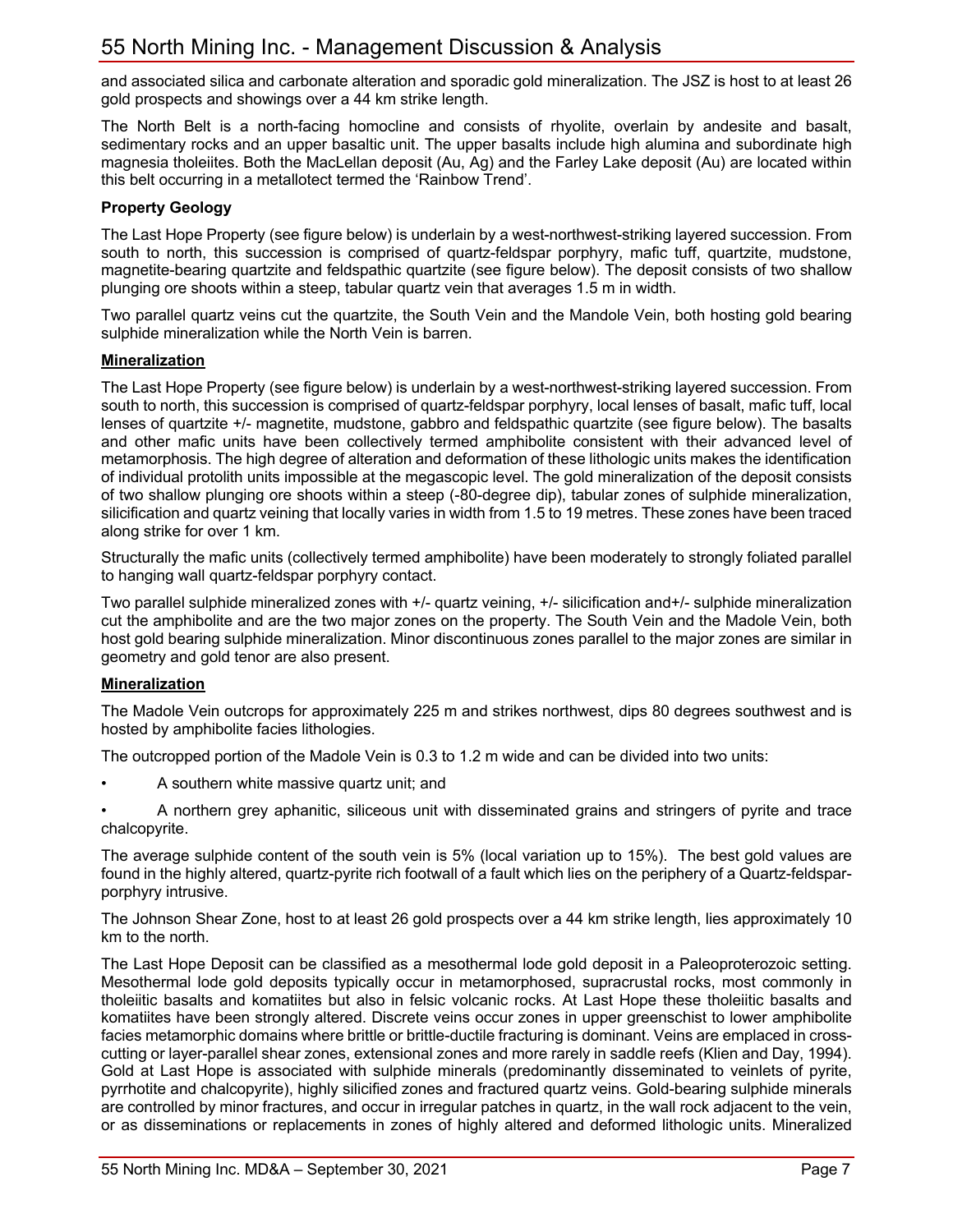zones tend to be tabular formed by persistent or discontinuous regions of sulphide mineralization, silicification and irregular bodies of gold bearing quartz.

#### **Mineral Resources and Mineral Reserves**

| MINERAL RESOURCE ESTIMATE FOR LAST HOPE PROPERTY AT 2.0 G/T AU CUT-OFF (1-4) |           |      |         |  |  |  |
|------------------------------------------------------------------------------|-----------|------|---------|--|--|--|
| <b>Classification</b><br>Au g/t<br>Au oz<br>Tonnes                           |           |      |         |  |  |  |
| Indicated                                                                    | 201,000   | 5.75 | 37,000  |  |  |  |
| Inferred                                                                     | 1,067,000 | 5.29 | 182,000 |  |  |  |

- *(1) Mineral Resources which are not Mineral Reserves do not have demonstrated economic viability. The estimate of Mineral Resources may be materially affected by environmental, permitting, legal, title, taxation, socio-political, marketing, or other relevant issues.*
- *(2) The Inferred Mineral Resource in this estimate has a lower level of confidence that that applied to an Indicated Mineral Resource and must not be converted to a Mineral Reserve. It is reasonably expected that the majority of the Inferred Mineral Resource could be upgraded to an Indicated Mineral Resource with continued exploration.*
- *(3) The Mineral Resources in this report were estimated using the Canadian Institute of Mining, Metallurgy and Petroleum (CIM), CIM Standards on Mineral Resources and Reserves, Definitions and Guidelines prepared by the CIM Standing Committee on Reserve Definitions and adopted by the CIM Council.*
- *(4) The Mineral Resource Estimate is based on 219 drill holes of which 15 holes were drilled in 2012 and 204 holes were historical diamond drill holes. The core from this historical drilling remains intact at the Property and was partially re-assayed in 2012.*

The Indicated Mineral Resource category was justified for blocks interpolated by pass one which was using at least four composites from a minimum of two drill holes within a spacing of 25m on strike, 20m down dip and 10m across dip. Inferred resources were categorized by passes 2 to 4 on all remaining grade populated blocks.

#### **Last Hope's Proximity to Alamos Gold's Lynn Lake Gold Project**

Last Hope is located approximately 20 km directly south of Lynn Lake's proposed plant location, well within economic trucking distance, and could present an opportunity to blend in Last Hope's higher grade material to enhance project economics (Last Hope M&I grade = 6.75 g/t versus Lynn Lake's P&P grade of 1.83 g/t). Alamos Gold Lynn Lake Project's 2018 Feasibility Study stipulated a Proven and Probable reserve estimate which was since updated to 31.9Mt  $@$  1.83 g/t for 1.88M ozs, and proposed a 7,000 tpd conventional open pit CIP mining/milling operation. Alamos Gold's Lynn Lake Gold Project is currently in the permitting stage with ongoing exploration on the property.

# **Exploration Upside**

#### **Existing Resource Drill Targets**

The Company plans to expand the high grade portions of the current resource by drilling the down-plunge extensions of high-grade shoots. Also, the Company plans to conduct infill drilling to upgrade and expand the existing resources.

#### **Parallel Structure Drill Targets**

In the summer of 2020, the previous owner, 2552883 Ontario Inc., completed a 68 line-kilometre Induced Polarization survey which identified 2 potential parallel structures to the east of the current resource estimate, similar to that hosting the current resource. These two parallel structures, each with a strike length of 3.4 km, were indicated by strong geophysical Induced Polarization anomalies coinciding with soil geochemical highs as indicated in the figure below. The Company plans to drill each of these two parallel potentially mineralized structures - this represents an opportunity to ultimately significantly increase the current resource estimate.

#### **MINING OPERATIONS**

The Corporation has no mining operations.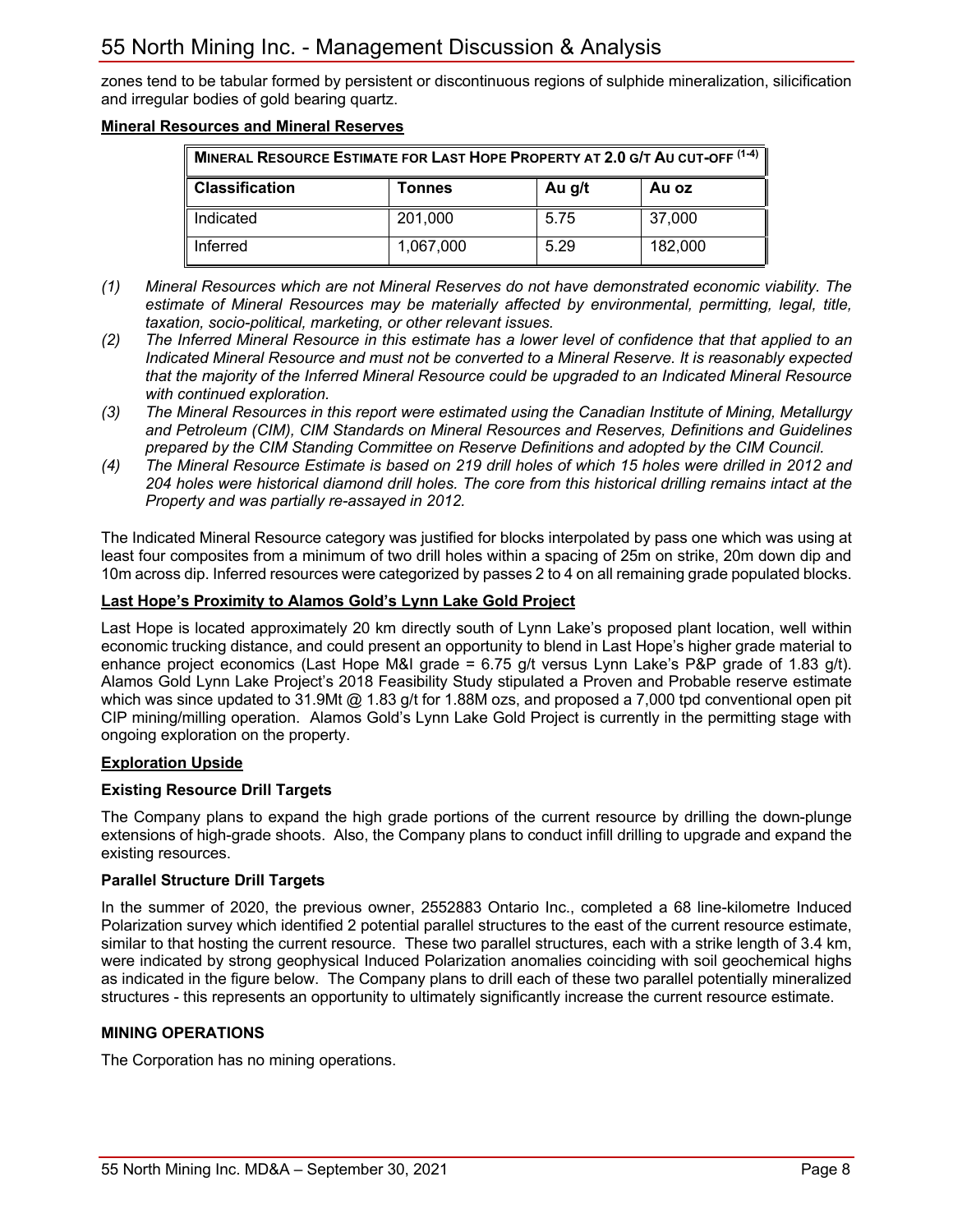### **OVERALL PERFORMANCE**

#### **RESULTS OF OPERATIONS FOR THE THREE AND NINE MONTHS ENDED SEPTEMBER 30, 2021**

#### **Analysis of the period ended September 30, 2021 compared to the period ended September 30, 2020**

The Company is in the exploration phase and its property is in the early stage of exploration and not in production. Therefore, mineral exploration expenditures are not capitalized and losses are incurred as a result of exploration expenditures and administrative expenses relating to the operation of the Company's business. Consequently, the Company's net income is not a meaningful indicator of its performance of potential. The key performance driver for the Company is the acquisition, exploration, and development of prospective mineral properties. By acquiring and exploring projects of superior technical merit, the Company increases the probability of finding and developing economic mineral deposits.

The Company is not anticipating profit from operations in the near future. Until such time as the Company is able to realize profits from the production and marketing of commodities from its properties, the Company will report a deficit and will rely on its ability to obtain equity or debt financing to fund ongoing operations. Additional financings are required for new exploration and promotional initiatives. Due to the nature of the junior mineral exploration industry, the Company will have a continuous need to secure additional funds through the issuance of equity or debt in order to support its corporate and exploration activities, as well as its obligations relating to its properties.

For the three and nine months ended September 30, 2021, the Company reported losses of \$180,004 and \$1,256,766, respectively, compared to losses of \$1,301,244 and \$1,554,024, respectively for the three and nine months ended September 30, 2020.

The Company did not undertake any significant exploration activities during the first nine months of 2020. Since January 2017, Management was focused on administrative and organizational "clean up". With the raising of capital in September 2020 and the fourth quarter of 2020, the Company, being well equipped to begin exploration activities, started a drill program at its Last Hope property.

During 2020, Management worked to secure financing, complete its RTO and get the Company's shares listed on the Canadian Securities Exchange.

Share-based compensation is noncash in nature and results from a calculation of the theoretical value of stock options vested in the period. Removing share-based compensation, listing costs and project expenditures from the analysis, recurring expenditures for the three and nine months ended September 30, 2021 were \$207,994 and \$526,656, respectively, compared to \$451,359 and \$624,083 for the three and nine months ended September 30, 2020. Project expenditures are dependent on raising capital to execute on exploration activities. General administrative and management and consulting fees increased slightly for the nine months ended September 30, 2021 compared to the nine months ended September 30, 2020, reflective of increased activity in 2021. Project expenditures for the third quarter of 2021 is negative due to being credited for certain costs previously billed.

#### **SUMMARY OF QUARTERLY RESULTS**

The following are the results for the below noted quarters:

|                                 | Q3 2021   | Q2 2021   | Q1 2021     | Q4 2020   |
|---------------------------------|-----------|-----------|-------------|-----------|
|                                 |           |           |             |           |
| General administrative expenses | 31.446    | 29,464    | 10,490      | 64,333    |
| Acquisition costs               | 100,000   |           |             | 65,000    |
| Project expenditures            | (27,990)  | 1,208,642 | 1,948,337   | 1,015,561 |
| Net loss (income)               | 183,004   | 2.279.762 | (1,206,000) | 1,026,832 |
| Loss (income) per share         | 0.00      | 0.02      | (0.01)      | 0.03      |
|                                 |           |           |             |           |
|                                 | Q3 2020   | Q2 2020   | Q1 2020     | Q4 2019   |
|                                 |           |           |             |           |
| General administrative expenses | 13,891    | 1,587     | 24,182      | 86,492    |
| Acquisition costs               |           |           |             |           |
|                                 |           |           |             |           |
| Project expenditures            | 5,000     | 15,940    | 56,563      | 50,116    |
| Net loss                        | 1,228,402 | 84,708    | 168,072     | 164,441   |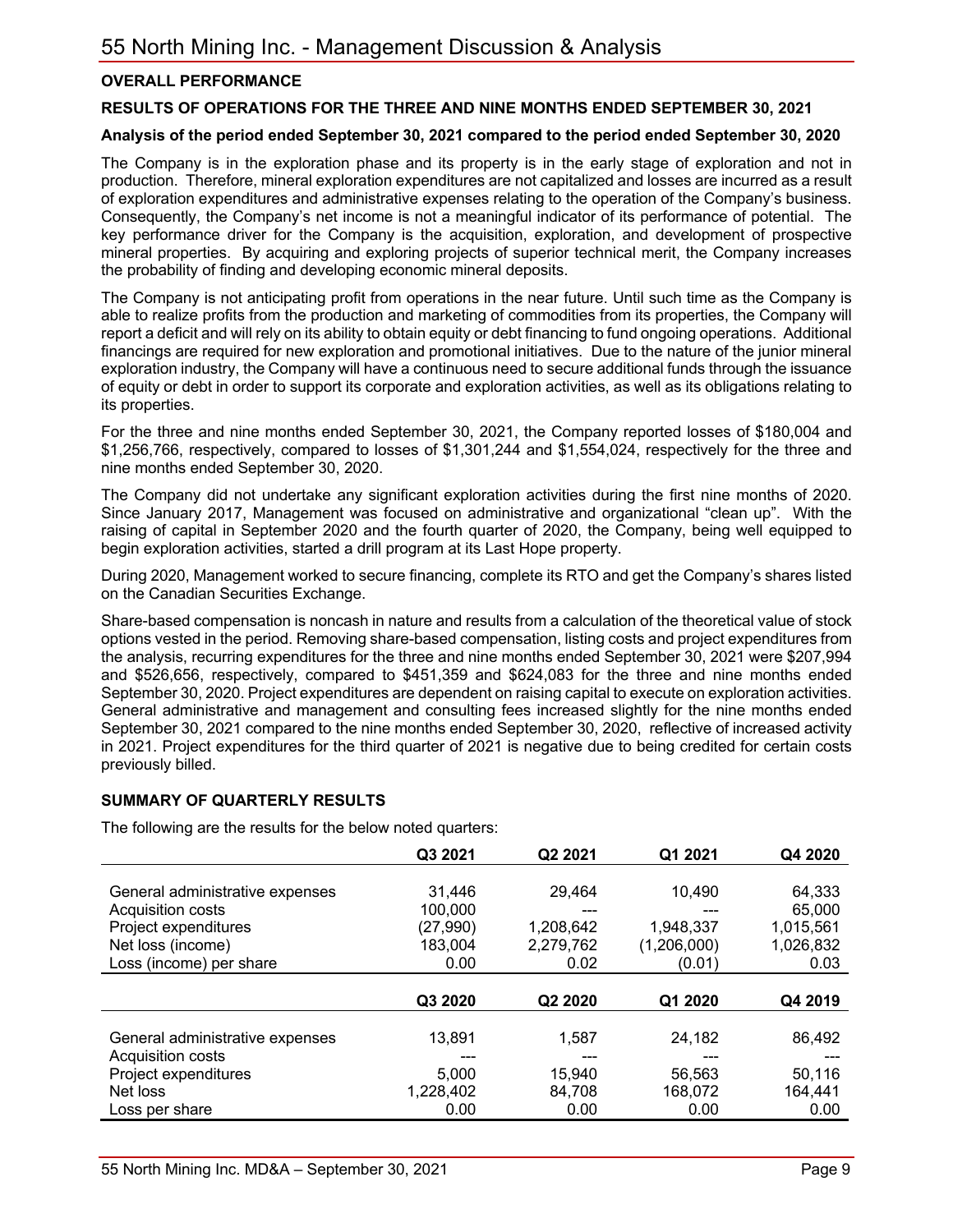The pace of development of its properties will determine how quickly the Company expends its working capital and how long it will take before the Company requires additional working capital. The ability of the Company to access new working capital through additional financings could be adversely affected by many factors including a downturn in mineral prices, a general economic downturn, poor results from exploration programs on its properties and a variety of other factors.

## **FINANCING ACTIVITIES AND CAPITAL RESOURCES**

The Company is in the exploration stage and therefore has no regular cash inflows. The pace of development of its properties will determine how quickly the Company expends its working capital and how long it will take before the Company requires additional working capital. The ability of the Company to access new working capital through additional financings could be adversely affected by many factors including a downturn in mineral prices, a general economic downturn, poor results from exploration programs on its properties and a variety of other factors.

As at September 30, 2021, the Company had a cash balance of \$7,178 and a working capital deficit of \$173,907 (December 31, 2020 – a cash balance of \$479,699 and working capital of \$2,102,161).

In April 2021, the Company closed an additional tranche of a non-brokered private placement for gross proceeds of \$310,000 in flow-through financing. The financing consisted of 1,550,000 units priced at \$0.20. Each unit is comprised of one common share and one common share purchase warrant entitling the holder to acquire one additional common share of the Company at a price of \$0.30 per share for 48 months from the date of closing. As compensation for this financing, a total of \$21,000 was paid in cash and 105,000 finders warrants were issued, with each warrant exercisable to purchase common share at a price of \$0.30 for a period of 48 months from closing.

On July 15 and 20, 2021, the Company closed an additional tranche of a non-brokered private placement for gross proceeds of \$550,000 in flow-through financing. The financing consisted of 5,500,000 units priced at \$0.10. Each unit is comprised of one common share and one common share purchase warrant entitling the holder to acquire one additional common share of the Company at a price of \$0.20 per share for 60 months from the date of closing. As compensation for this financing, a total of \$39,550 was paid in cash and 350,000 finders warrants were issued, with each warrant exercisable to purchase common share at a price of \$0.20 for a period of 60 months from closing.

#### **FINANCIAL INSTRUMENTS**

The Corporation's financial instruments consist of cash, receivables, loan receivable, accounts payable and accrued liabilities and loan payable.

(a) Risk management and hedging activities

In the normal course of operations the Company is exposed to various financial risks. Management's close involvement in the operations allows for the identification of risks and variances from expectations. The company does not meaningfully participate in the use of financial instruments to control these risks. The company has no designated hedging transactions. The financial risks and management's risk management objectives and policies are as follows:

(i) Currency risk

The company does not hold any assets or liabilities denominated in a foreign currency.

(ii) Price risk

The company is exposed to price risk with respect to commodity prices. As the company is not a producing entity, this risk does not currently affect earnings, however, the risk could affect the completion of future equity transactions. The company monitors commodity prices of precious metals and the stock market to determine the timing, nature and extent of equity transactions.

(iii) Credit risk

Credit risk refers to the risk that a counterparty will default on its contractual obligations resulting in a financial loss to the entity. The company is exposed to credit risk on cash, trade receivables and other receivables. Cash is held with an established Canadian financial institution and the company's other receivables are from Canadian government entities, from which management believes the risk of loss to be remote. The company does not have any derivatives or similar instruments that mitigate the maximum exposure to credit risk.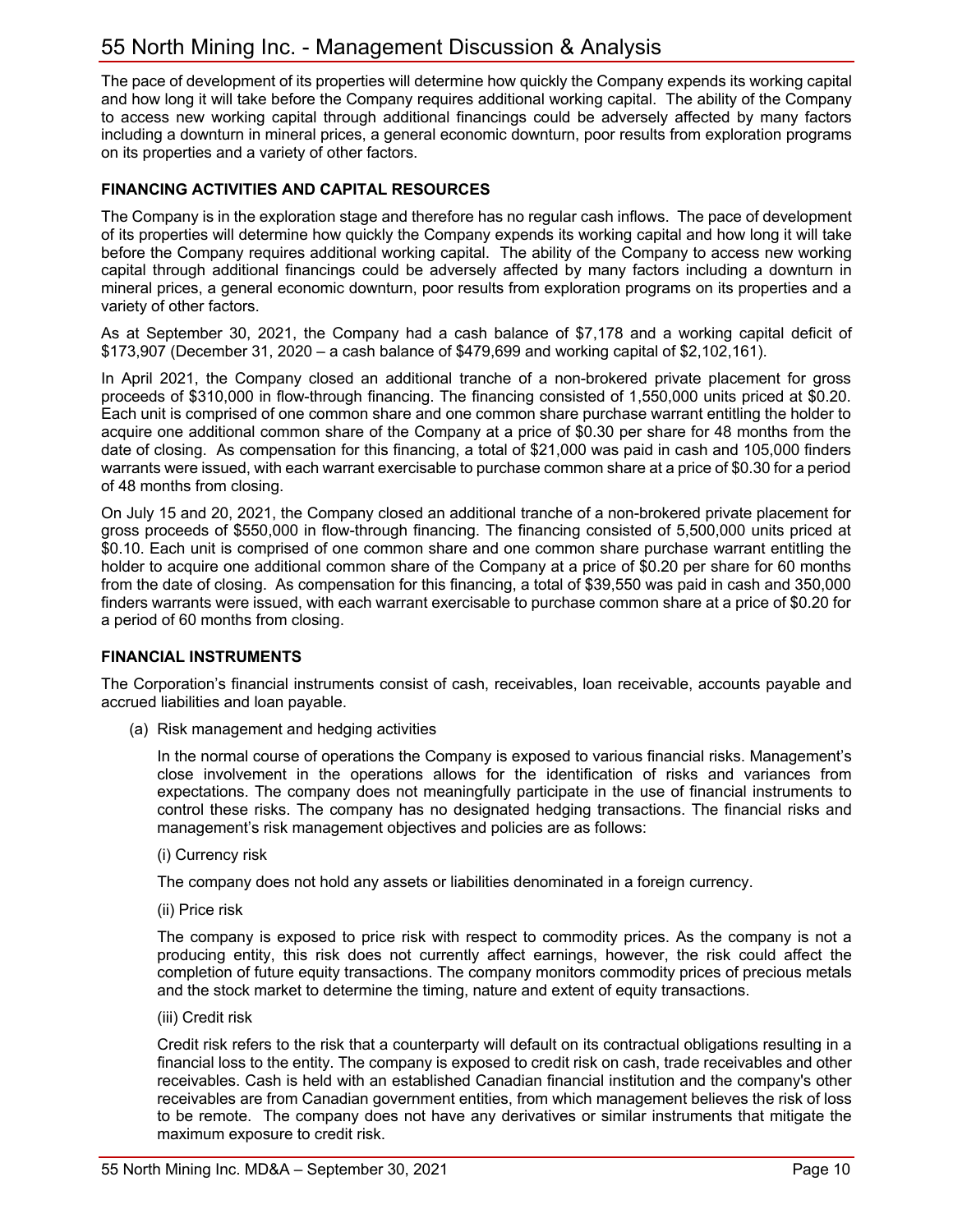#### (iv) Liquidity risk

Liquidity risk is the risk that arises when the maturity of assets and liabilities does not match. Management monitors the company's liquidity by assessing forecast and actual cash flows and by maintaining adequate cash on hand. It is management's opinion that it is unlikely that the Company will encounter difficulty in raising funds to meet commitments associated with financial instruments. As at September 30, 2021, the Company had a working capital deficit of \$173,907.

(v) Interest rate risk

Interest rate risk is the risk that the fair value or future cash flows of a financial instrument will fluctuate because of changes in market interest rates. The Company's promissory note agreement fixes interest at 5% per annum and accordingly is not subject to cash flow interest rate risk due to changes in the market rate of interest. Changes in future interest rates could however affect the carrying value of the debt and result in a non-cash adjustment to earnings.

(b) Fair values, carrying amounts and changes in fair value

The fair values of the Company's financial instruments approximate their carrying value due to their short-term nature. Fair value amounts represent point-in-time estimates and may not reflect fair value in the future. The measurements are subjective in nature, involve uncertainties and are a matter of judgment. The methods and assumptions used to develop fair value measurements, for those financial instruments where fair value is recognized in the balance sheet, have been prioritized into three levels as per the fair value hierarchy in Canadian generally accepted accounting principles.

- Level one includes quoted prices (unadjusted) in active markets for identical assets or liabilities.
- Level two includes inputs that are observable other than quoted prices included in level one.
- Level three includes inputs that are not based on observable market data.

At September 30, 2021 and December 31, 2020, the Company's financial instruments were classified as Level 1 except for investments which was classified as Level 2.

(c) Collateral

The carrying value of financial assets the Company has pledged as collateral as at September 30, 2021 and December 31, 2020 is \$Nil.

#### **RISK FACTORS**

The business of the Company is subject to a number of risks and uncertainties that may impact the business of the Company. A summary of the risk factors that may affect the Company is set forth below.

#### **COMPETITION FOR MINERAL DEPOSITS**

The mineral exploration and mining industry is competitive in all phases of exploration, development and production. The Company competes with a number of other entities and individuals in the exploration of search for and the acquisition of attractive mineral properties. As a result of this competition, much of which is with entities with greater financial resources than the Company, the Company may not be able to obtain funding for its exploration projects, obtain and maintain the necessary resources to carry out such exploration or acquire attractive properties in the future on terms it considers acceptable. The Company competes with other resource companies, many of whom have greater financial resources and/or more advanced properties that are better able to attract equity investment and other capital.

#### **RESOURCE EXPLORATION AND DEVELOPMENT INVOLVES A HIGH DEGREE OF RISK**

Resource exploration and development is a speculative business and involves a high degree of risk. There is no known body of commercial ore on any of the properties of the Company. There is no certainty that any expenditure made by the Company in the exploration of any of its properties or otherwise will result in discoveries of commercial quantities of minerals. The marketability of natural resources which may be acquired or discovered by the Company will be affected by numerous factors beyond the control of the Company.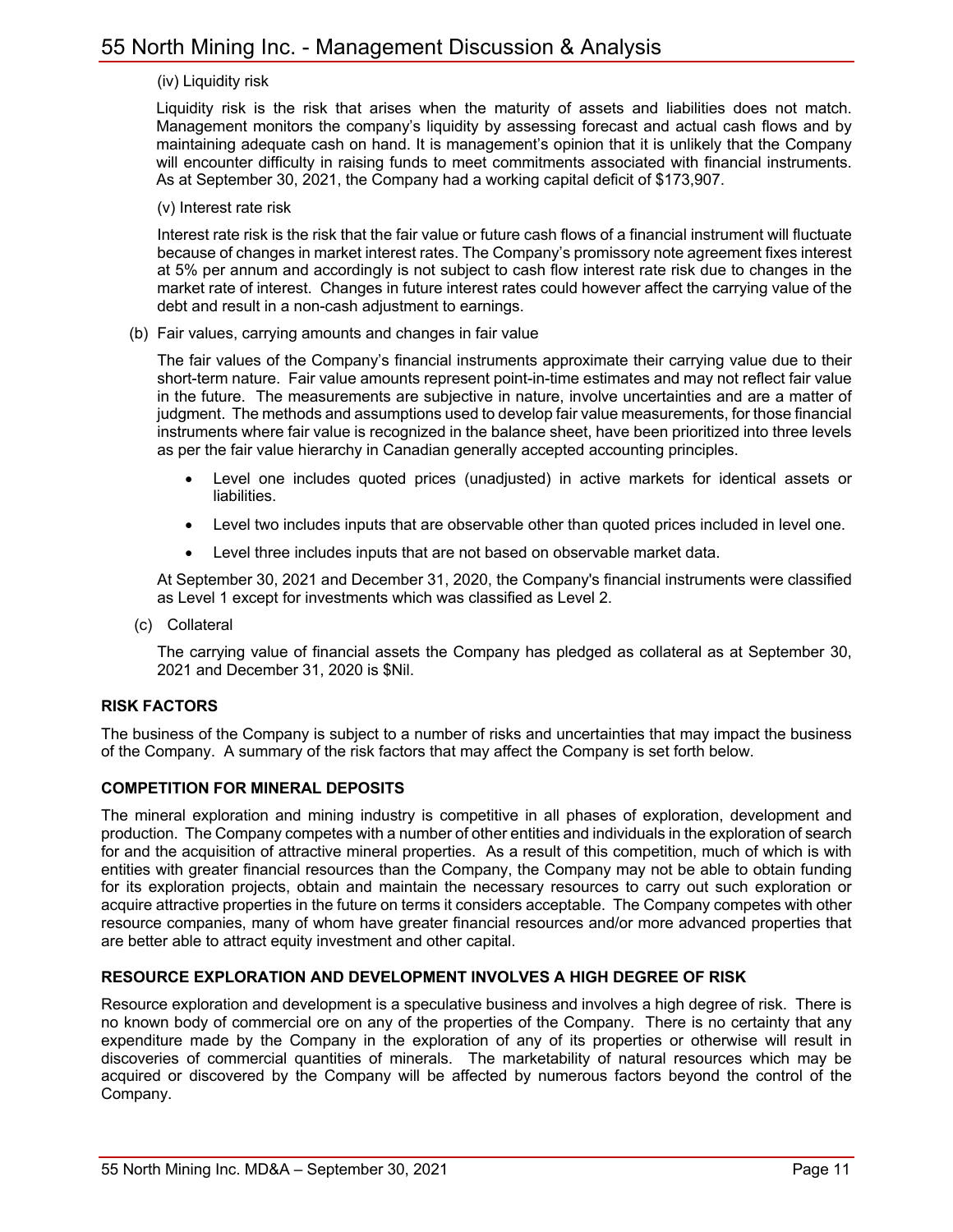# **LAG TIME BETWEEN DISCOVERY AND PRODUCTION OF MINERAL RESOURCES**

The Company is unable to predict the amount of time which may elapse between the date when any new mineral resource may be discovered and the date when production, if any, will commence from any such discovery.

#### **INFRASTRUCTURE REQUIREMENTS**

Exploration and development of mineral properties depend, to one degree or another, on adequate infrastructure. Reliable roads, bridges, power sources and water supply are important determinants which affect capital and operating costs. Unusual or infrequent weather phenomena, terrorism, sabotage, government or other interference in the maintenance or provision of such infrastructure could adversely affect the Company's operations, financial conditions and results of operations.

#### **TITLE TO THE COMPANY'S PROPERTIES OR INTEREST MAY BE DISPUTED**

Title to and the area of resource concessions may be disputed. There is no guarantee of title to any of the Company's properties. The properties may be subject to prior unregistered agreements or transfers and title may be affected by undetected defects.

#### **SURFACE ACCESS RIGHTS**

The Company does not have surface access rights to all of its mineral properties and will be required to obtain all necessary permits prior to carrying out any exploration activities on certain of its properties. According, the Company may be unable to access certain of its properties and related mineral exploration claims to carry out its proposed exploration activities.

#### **ABORIGINAL LAND CLAIMS AND ABORIGINAL RIGHTS**

The mineral properties of the Company may in the future be the subject of aboriginal peoples' land claims or aboriginal rights claims. The legal basis of an aboriginal land claim and aboriginal rights is a matter of considerable legal complexity and the impact of the assertion of such a claim, or the possible effect of a settlement of such claim upon the Company cannot be predicted with any degree of certainty at this time.

#### **ADDITIONAL FUNDS FOR FUTURE EXPLORATION AND DEVELOPMENT, DILUTION**

As a mineral exploration company, the Company does not generate cash flow from its activities and it must rely primarily on issuances of its securities or the borrowing of funds to finance its operations. The exploration and development of its properties will require substantial funds beyond those it has and there is no assurance that such additional funds will be available to the Company on commercially reasonable terms or in sufficient amounts to allow the Company to continue to pursue its objectives. The inability of the Company to raise further funds whether through additional equity issuances or by other means, could result in delays or the indefinite postponement of planned exploration and/or development activities or, in certain circumstances, the loss of some or all of its property interests or cessation of all mineral exploration and/or development activities.

#### **RISKS ASSOCIATED WITH THE COMPANY'S ACTIVITIES MAY NOT BE INSURABLE**

The Company's business is subject to a number of risks and hazards and no assurance can be given that insurance will cover the risks to which the Company's activities will be subject or will be available at all or at commercially reasonable premiums.

#### **THE COMPANY HAS NO HISTORY OF OPERATIONS, EARNINGS OR DIVIDENDS**

The Company was incorporated on December 5, 2008 and has no history of earnings or of a return on investment, and there is no assurance that it will generate earnings, operate profitably or provide a return on investment in the future. The Company has no plans to pay dividends.

#### **STATUTORY AND REGULATORY COMPLIANCE IS COMPLEX AND MAY RESULT IN DELAY OR CURTAILMENT OF THE COMPANY'S OPERATIONS**

The current and future operations of the Company and any parties which may carry out exploration, development and mining activities on properties in which the Company holds an interest will be governed by laws and regulations governing mineral concession acquisition, prospecting, development, mining, production, exports, taxes, labour standards, occupational health, waste disposal, toxic substances, land use,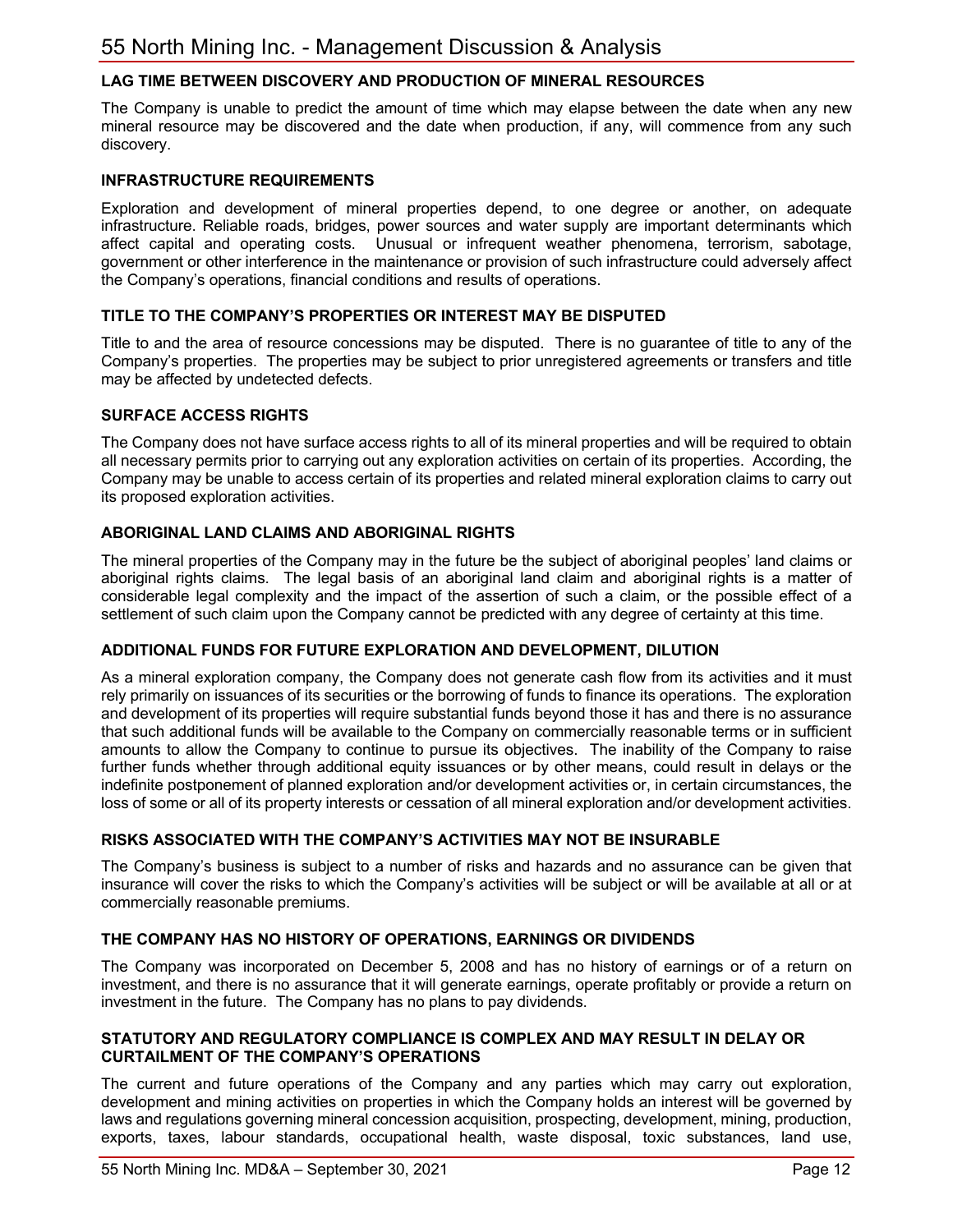environmental protection, mine safety and other matters. Companies engaged in exploration activities often experience increased costs and delays in production and other schedules as a result of the need to comply with applicable laws, regulations and permits. The Company will apply for all necessary permits for the exploration work it intends to conduct, however such permits are, as a practical matter, subject to the discretion of government authorities and there can be no assurance that the Company will be successful in obtaining or maintaining such permits.

### **THE COMPANY DEPENDS ON KEY MANAGEMENT AND EMPLOYEES**

Recruiting and retaining qualified personnel is critical to the Company's success. The number of persons skilled in acquisition, exploration and development of mining properties is limited and competition for such persons is intense. As the Company's business activity grows, the Company will require additional key financial, administrative and mining personnel as well as additional operations staff. There can be no assurance that the Company will be successful in attracting, training and retaining qualified personnel.

#### **SHORTAGE OF SUPPLIES**

The Company may be adversely affected by shortages of critical supplies or equipment required to operate the business of the Company. Any shortage of critical supplies or equipment will affect the timeliness of the development of the Company and its business.

#### **ESTIMATES OF MINERAL RESOURCES**

There are numerous uncertainties inherent in estimating ore reserves and mineral resources. The accuracy of any reserve or resource estimate is a function of the quantity and quality of available data and of the assumptions made and judgments used in engineering and geological interpretation. Fluctuations in precious or base metal prices, results of drilling or metallurgical testing, subsequent to the date of any estimate may require revision of such estimate. In addition, there can be no assurance that precious or base metal recoveries in small scale laboratory tests will be duplicated in larger scale tests under on-site conditions or during production.

#### **ENVIRONMENTAL FACTORS**

All phases of the Company's operations are subject to environmental regulation in the jurisdictions in which it operates. Environmental legislation is evolving in a manner which will require stricter standards and enforcement, increased fines and penalties for non-compliance, more stringent environmental assessments of proposed projects and a heightened degree of responsibility for companies and their officers, directors and employees. There is no assurance that future changes in environmental regulation, if any, will not adversely affect the Company's operations. The Company's operations are subject to environmental regulations promulgated by various government agencies from time to time. Violation of existing or future environmental rules may result in various fines and penalties.

#### **CONFLICT OF INTEREST**

Certain directors and officers of the Company were also directors, officers or shareholders of other companies that are similarly engaged in the business of acquiring, developing, and exploiting natural resource properties. Such associations may give rise to conflicts of interest from time to time. The directors of the Company are required by law to act honestly and in good faith with a view to the best interests of the Company and to disclose any interest which they may have in any project or opportunity of the Company.

#### **OFF BALANCE SHEET ARRANGEMENTS**

There are no off-balance sheet arrangements to which the Company is committed.

#### **RELATED PARTY TRANSACTIONS**

Key management personnel are those persons having authority and responsibility for planning, directing and controlling the activities of the group, directly and indirectly, include any director (whether executive or otherwise) of the Company. Total fees paid to the Company's CEO during the three and nine months ended September 30, 2021 are \$18,000 and \$54,000, respectively (three and nine months ended September 30, 2020 - \$5,000 and \$5,000, respectively) with \$6,000 remaining in accounts payable at quarter end. Total fees paid to the Company's CFO during the three and nine months ended September 30, 2021 are \$12,500 and \$42,500, respectively (three and nine months ended September 30, 2020 - \$5,000 and \$35,000, respectively).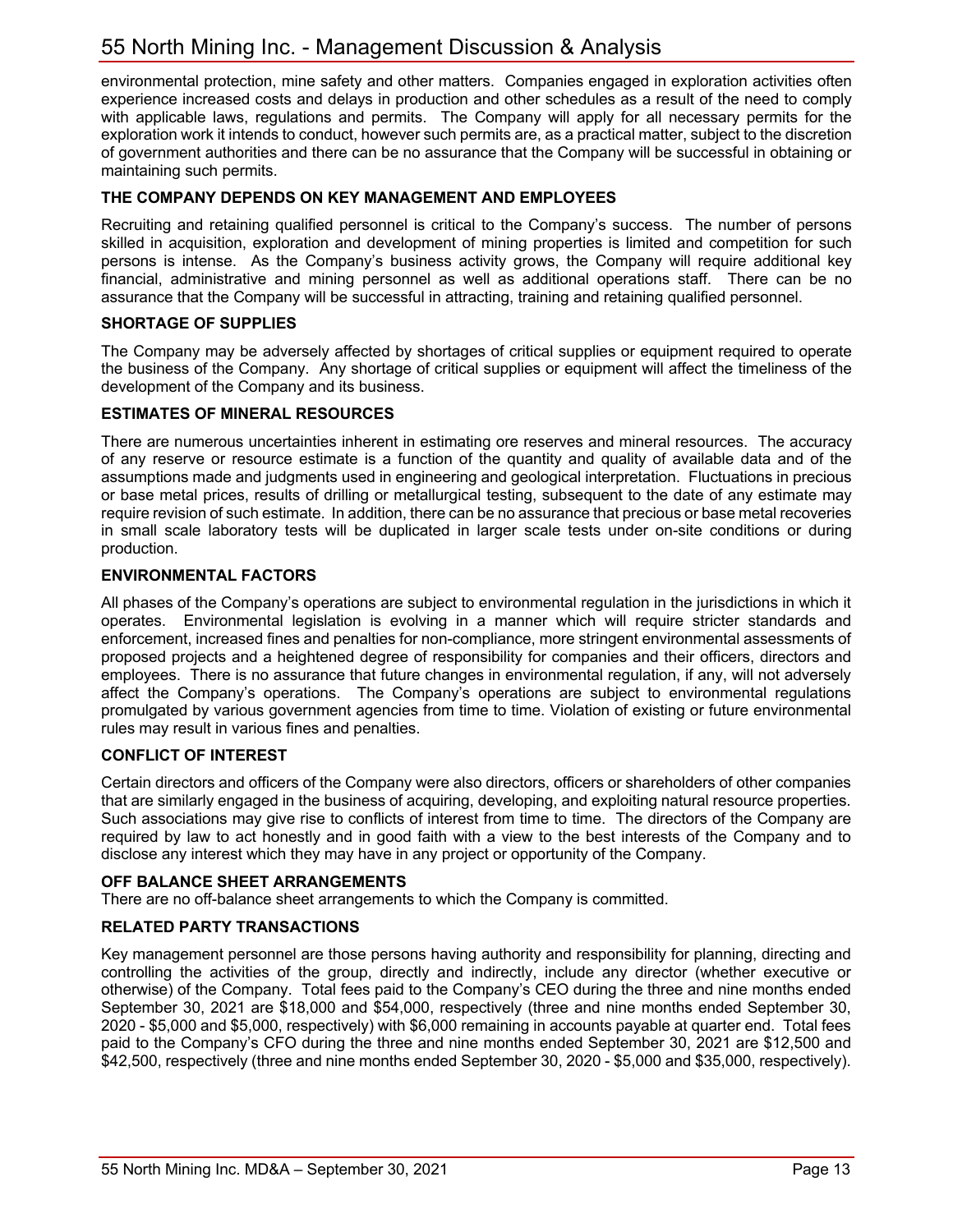# **FUTURE CHANGES in ACCOUNTING POLICIES**

#### **New Accounting Standards Issued But Not Yet Effective**

Certain new accounting standards and interpretations have been published that are not mandatory for the current period and have not been early adopted. These standards are not expected to have a material impact on the Company in the current or future reporting periods.

#### **IFRSs effective as of January 1, 2021 Interest Rate Benchmark Reform – IBOR 'phase 2' (Amendments to IFRS 9, IAS 39, IFRS 7, IFRS 4 and IFRS 16)**

The amendments have had no impact on the condensed interim consolidated financial statements.

#### **ADDITIONAL DISCLOSURE FOR VENTURE ISSUERS WITHOUT SIGNIFICANT REVENUE**

As the Company has had no significant revenue from operations since inception (December 5, 2008), the following is a breakdown of the material costs incurred by the Company:

|                                         | <b>Three</b><br><b>Months</b><br><b>Ended</b><br>Sep. 30,<br>2021<br>\$ | <b>Three</b><br><b>Months</b><br><b>Ended</b><br>Sep. 30,<br>2020<br>\$ | <b>Nine</b><br><b>Months</b><br><b>Ended</b><br>Sep. 30,<br>2021<br>S | <b>Nine</b><br><b>Months</b><br><b>Ended</b><br>Sep. 30,<br>2020<br>\$ |
|-----------------------------------------|-------------------------------------------------------------------------|-------------------------------------------------------------------------|-----------------------------------------------------------------------|------------------------------------------------------------------------|
| Project expenditures                    | (27, 990)                                                               | 5,000                                                                   | 3,128,989                                                             | 77,503                                                                 |
| Management and consulting               | 50,406                                                                  | 161,045                                                                 | 234,769                                                               | 301,045                                                                |
| Professional fees                       | 4,303                                                                   | 20,240                                                                  | 49,880                                                                | 63,195                                                                 |
| General and administration              | 31,446                                                                  | 13,891                                                                  | 71,400                                                                | 39,660                                                                 |
| <b>Listing Costs</b>                    | 3,000                                                                   | 835,505                                                                 | 19,750                                                                | 835,505                                                                |
| Promotion and shareholder communication | 21,839                                                                  | 228,350                                                                 | 70,607                                                                | 228,350                                                                |

Project expenditures for the third quarter of 2021 is negative due to being credited for certain costs previously billed.

# **DISCLOSURE OF OUTSTANDING SHARE DATA**

#### **a) Authorized:**

The Company is authorized to issue an unlimited number of common shares with each common share entitled to one vote.

#### **b) Common shares issued:**

|                                        | <b>Number of Shares</b> | <b>Stated Capital</b> |
|----------------------------------------|-------------------------|-----------------------|
| Balance, December 31, 2019             | 68,993,217              | \$1,368,750           |
| Issued on settlement of debt           | 1,500,000               | 150,000               |
| Issued on reverse takeover transaction | 7,832,915               | 695,988               |
| Issued on private placement            | 25,726,730              | 4,426,114             |
| Warrant allocation                     |                         | (1,670,277)           |
| Share issue costs                      |                         | (520, 696)            |
| Flow-through premium                   |                         | (567, 104)            |
| Balance, December 31, 2020             | 104,052,862             | \$3,882,775           |
| Issued on private placement            | 7,050,000               | 860,000               |
| Warrant allocation                     |                         | (325, 335)            |
| Share issue costs                      |                         | (58,723)              |
| Flow-through premium                   |                         | (82, 150)             |
| Balance, September 30, 2021            | 111,102,862             | \$4,276,567           |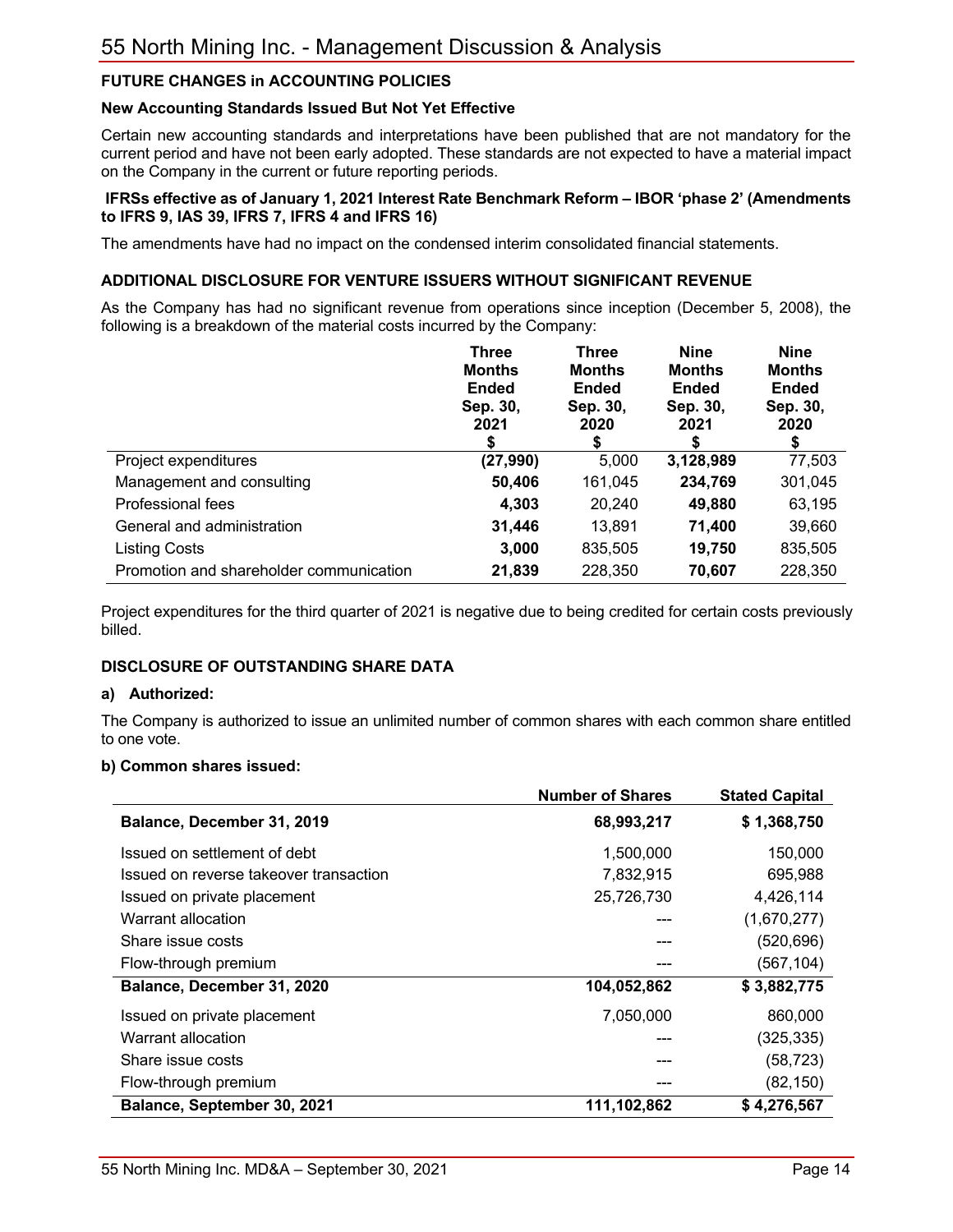Included in the share capital balance on December 31, 2020 and September 30, 2021 are 189,206 shares held by 55 North Operations (formerly Ontario Inc.). These shares will be sold and are included as shares held in treasury.

On April 12 and 26, 2021, the Company closed an additional tranche of a non-brokered private placement for gross proceeds of \$310,000 in flow-through financing. The financing consisted of 1,550,000 units priced at \$0.20. Each unit is comprised of one common share and one common share purchase warrant entitling the holder to acquire one additional common share of the Company at a price of \$0.30 per share for 48 months from the date of closing. As compensation for this financing, a total of \$21,000 was paid in cash and 105,000 finders warrants were issued, with each warrant exercisable to purchase common share at a price of \$0.30 for a period of 48 months from closing.

On July 15 and 20, 2021, the Company closed an additional tranche of a non-brokered private placement for gross proceeds of \$550,000 in flow-through financing. The financing consisted of 5,500,000 units priced at \$0.10. Each unit is comprised of one common share and one common share purchase warrant entitling the holder to acquire one additional common share of the Company at a price of \$0.20 per share for 60 months from the date of closing. As compensation for this financing, a total of \$39,550 was paid in cash and 350,000 finders warrants were issued, with each warrant exercisable to purchase common share at a price of \$0.20 for a period of 60 months from closing.

#### **Warrants**

At September 30, 2021 there were 59,419,010 warrants outstanding (December 31, 2020 - 51,914,010), with each warrant entitling the holder to acquire one common share of the Company at the prices noted below:

|               | <b>Exercise</b> | <b>Remaining Contractual</b> |                                   |
|---------------|-----------------|------------------------------|-----------------------------------|
| <b>Number</b> | <b>Price</b>    | <b>Life In Years</b>         | <b>Expiry Date</b>                |
| 24,300,774    | \$0.18          | 1.25                         | December 31, 2022 <sup>(1)</sup>  |
| 217,176       | \$0.61          | 1.22                         | December 18, 2022 <sup>(2)</sup>  |
| 7,132,080     | \$0.30          | 2.98                         | September 21, 2024                |
| 500,000       | \$0.20          | 2.98                         | September 21, 2024 <sup>(4)</sup> |
| 36,800        | \$0.15          | 2.98                         | September 21, 2024 (3)            |
| 4,200,000     | \$0.30          | 3.04                         | October 15, 2024                  |
| 329,600       | \$0.20          | 3.04                         | October 15, 2024 <sup>(3)</sup>   |
| 6,400         | \$0.15          | 3.04                         | October 15, 2024 (4)              |
| 9,221,133     | \$0.30          | 3.11                         | November 9, 2024                  |
| 534,531       | \$0.15          | 3.11                         | November 9, 2024 (4)              |
| 6,000         | \$0.30          | 3.11                         | November 9, 2024                  |
| 3,840,183     | \$0.30          | 3.16                         | November 27, 2024                 |
| 141,333       | \$0.15          | 3.16                         | November 27, 2024 (4)             |
| 8,000         | \$0.20          | 3.16                         | November 27, 2024 <sup>(3)</sup>  |
| 1,333,334     | \$0.30          | 3.18                         | December 4, 2024                  |
| 106,666       | \$0.15          | 3.18                         | December 4, 2024 <sup>(4)</sup>   |
| 1,500,000     | \$0.30          | 4.53                         | April 12, 2025                    |
| 105,000       | \$0.30          | 4.53                         | April 12, 2025                    |
| 50,000        | \$0.30          | 4.57                         | April 26, 2025                    |
| 5,000,000     | \$0.30          | 4.79                         | July 15, 2026                     |
| 350,000       | \$0.30          | 4.79                         | July 15, 2026                     |
| 500,000       | \$0.30          | 4.82                         | July 26, 2026                     |
| 59,419,010    | \$0.25          | 2.53                         |                                   |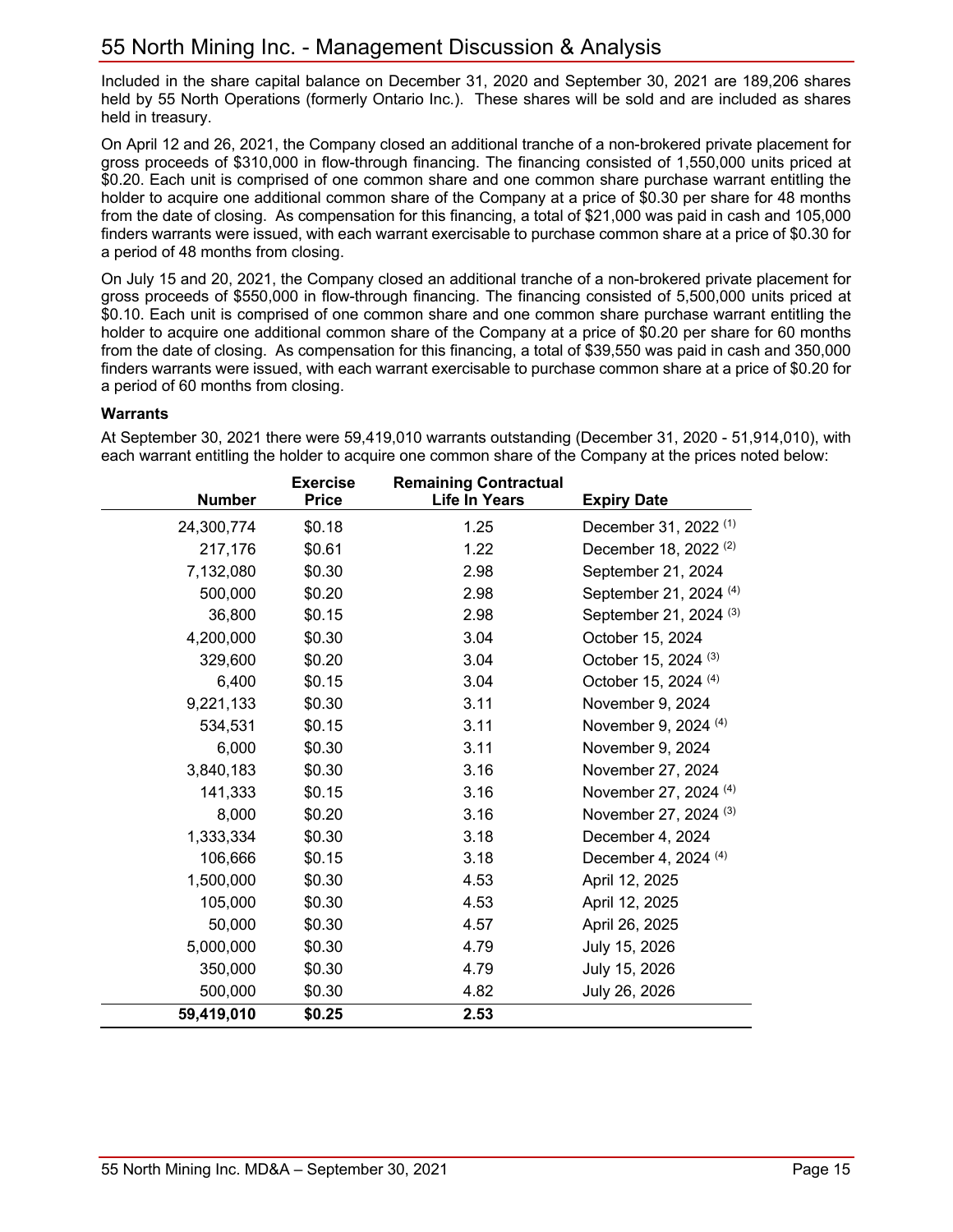#### Notes:

- $(1)$  In August 2020, the terms of these warrants were changed to an exercise price of \$0.18 and with an expiration date of December 31, 2022.
- $(2)$  In August 2020, the terms of these warrants were changed to an expiration date of December 18, 2022
- $(3)$  These compensation options entitle the holder to acquire a unit at a price of \$0.20 per unit. Each unit is comprised of one common share and one warrant which can be exercised to acquire one additional common share at a price of \$0.30 for a period of 48 months.
- $(4)$  These compensation options entitle the holder to acquire a unit at a price of \$0.15 per unit. Each unit is comprised of one common share and one warrant which can be exercised to acquire one additional common share at a price of \$0.30 for a period of 48 months.

A summary of the status of the Company's outstanding warrants and changes for the year ended December 31, 2020 and the six months ended September 30, 2021 are as follows:

|                                |               | 2021                |                | 2020                |
|--------------------------------|---------------|---------------------|----------------|---------------------|
|                                |               | Weighted<br>average |                | Weighted<br>average |
|                                | <b>Number</b> | exercise<br>price   | <b>Number</b>  | exercise<br>price   |
| <b>Balance, beginning</b>      | 51,914,010    | \$0.24              | 22,634,108     | \$0.10              |
| Granted                        | 7,505,000     | 0.30                | 1,666,666      | 0.18                |
| Cancelled                      | ---           |                     | (24, 300, 774) | 0.10                |
| Granted – replacement warrants | ---           | ---                 | 24,517,950     | 0.18                |
| Granted - post RTO             | ---           |                     | 27,396,060     | 0.29                |
| Balance, ending                | 59,419,010    | \$0.25              | 51,914,010     | \$0.24              |

Notes:

 $<sup>(1)</sup>$  Following completion of the RTO, warrants issued by 55 North and Ontario Inc. were replaced by new 55 North Mining</sup> Inc. warrants using the transaction share exchange ratio.

#### **Share Options**

The Company may grant options to directors, officers, employees, and technical consultants of the Company. The maximum number of shares reserved for issuance under all securities compensation arrangements is limited to 10% of the total number of issued and outstanding shares exercisable for a period of up to 10 years. The maximum number of shares that may be issued to any officer, director or employee shall not exceed 5% of the total number of issued and outstanding shares. The maximum number of shares that may be issued to technical consultants, including investor relation consultants, shall not exceed 2% of the total number of issued and outstanding shares.

A summary of the status of the Company's outstanding options as at September 30, 2021 and December 31, 2020 and changes during the periods then ended are as follows:

|                                     |               | Sep. 30, 2021  |               | Dec. 31, 2020  |
|-------------------------------------|---------------|----------------|---------------|----------------|
|                                     |               | Weighted       |               | Weighted       |
|                                     |               | average        |               | average        |
|                                     | <b>Number</b> | exercise price | <b>Number</b> | exercise price |
| <b>Balance, beginning</b>           | 296,148       | \$0.51         | ---           | $---$          |
| Granted – replacement options $(1)$ | ---           |                | 296,148       | 0.51           |
| Granted                             | 9,100,000     | \$0.15         |               | ---            |
| Balance, ending                     | 9,396,148     | \$0.16         | 296,148       | \$0.51         |

Notes:

 $<sup>(1)</sup>$  Following completion of the RTO, options issued by 55 North were replaced by new 55 North Mining Inc. options</sup> using the transaction share exchange ratio.